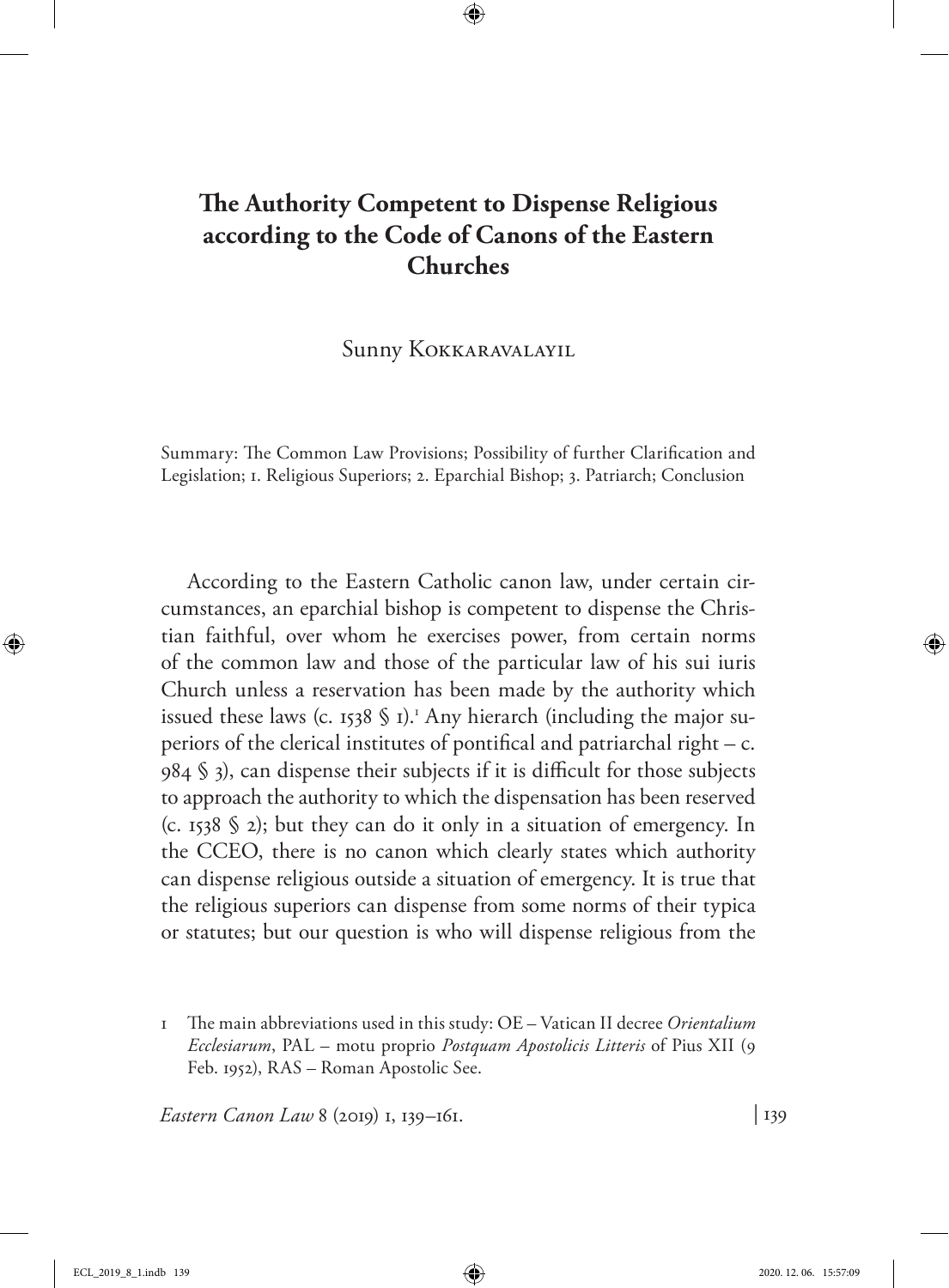norms of the common law and of the particular law as the eparchial bishops dispense the Christian faithful entrusted to their care according to c. 1538 § 1. Our question may be formulated as *who are competent to grant dispensation to religious outside a situation of emergency?*

The immediate reason for this study is a concrete situation. Canons 465 and 526  $\frac{6}{2}$  permit a period of maximum six years for a religious, after the first profession, to make the final profession. The CIC c.  $657$   $\frac{6}{2}$  permits a period of maximum nine years between the first profession and the final profession.<sup>2</sup> In some institutes, the six-year period is too short for necessary formation before perpetual profession, especially, formation for apostolate. In order to extend this period, many superiors seek dispensation from this norm from the Oriental Congregation.3 One wonders whether it is necessary that all types of religious institutes always should have recourse to the Oriental Congregation for dispensation from this norm.

The question about the competent authority to grant dispensation to religious is not limited to the issue of the six-year period of the temporary profession. There may be various norms, of the common law and of the particular law, from which religious and their communities, just like any other faithful, would require dispensation. Some examples could be: to erect and suppress houses in a way different from what is prescribed in the law because of special circumstances (cc. 435-440), to invite a deacon to preach even if the particular law does not permit deacons to preach (cc. 612 § 2), if the superior of a sui

- 2 Here we do not consider the special case of readmission of the one who leaves the institute after novitiate or during the profession; it is up to the supreme moderator to determine an appropriate probation period before the temporary profession and the time of vows to precede the perpetual profession (CIC c. 690).
- 3 See Jobe Abbass, *Monks and other Religious*" in *A Guide to the Eastern Code*, edited by George NEDUNGATT (Kanonika 10), Rome 2002, 345–392, 382; see also George NEDUNGATT, "The Eastern Code on the Apostolate of Religious Needs Revision", in *Ius Ecclesiae* 24 (2012) 381–400, 391.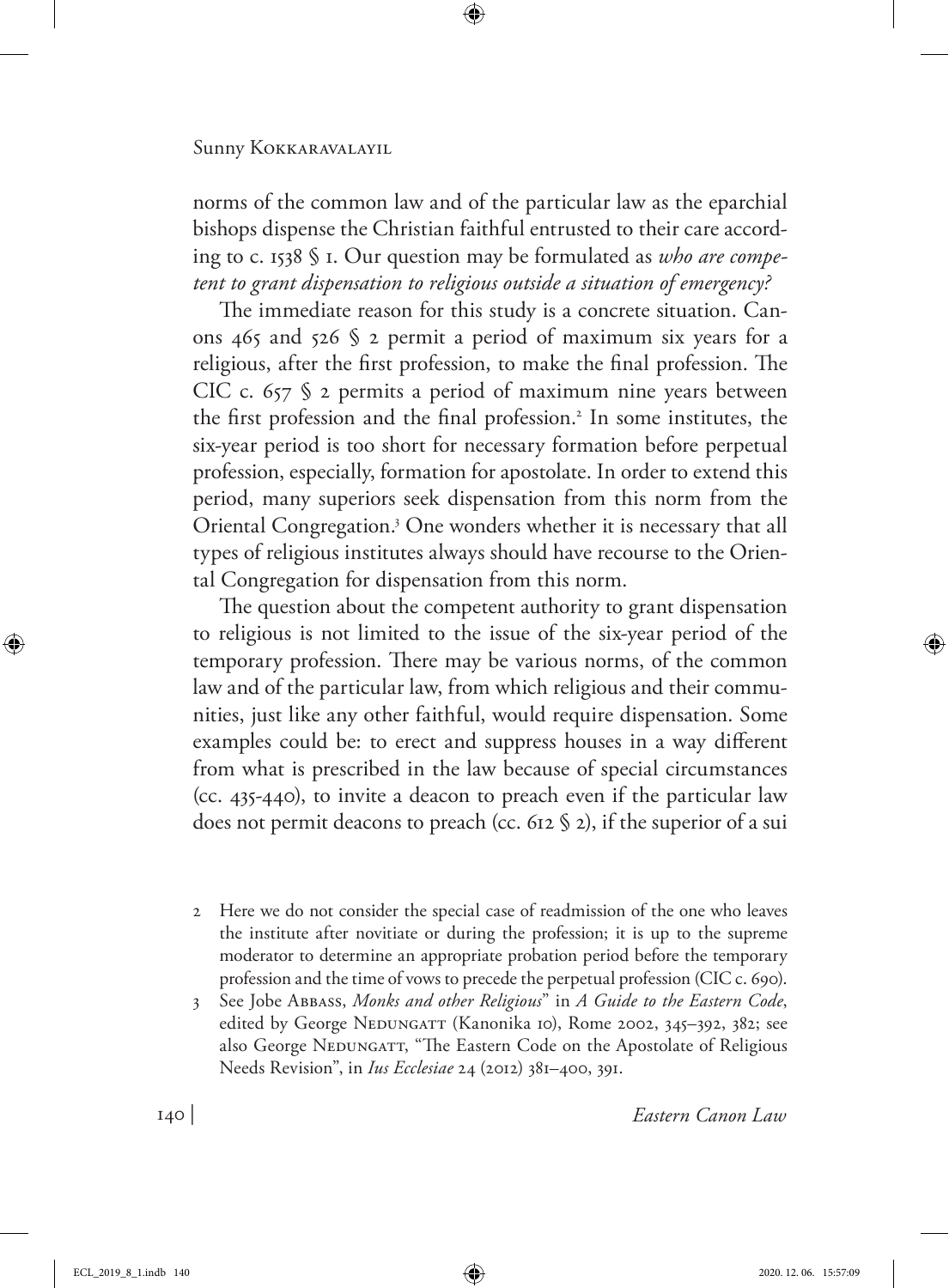iuris monastery has to carry out the duty of the finance officer of the same monastery (c. 447  $\S$  2), if a person has dispensable impediments to be admitted to an institute (c. 450), if some exceptions have to be made in the norms on the acquisition, possession, administration or alienation of temporal goods (c. 425) and in the prescriptions on the formation of religious (cc. 471-480), etc. Thus, looking at the question from a wider perspective, we may ask whether it is necessary for religious to have recourse to the Oriental Congregation for any dispensation from any law. The CCEO does not seem to offer a clear answer.

It is clear that for dispensation, any religious institute can approach the Oriental Congregation, which is competent to give legitimate dispensation to the members or communities of any kind of religious institute of the Eastern Catholic Churches. Considering this fact, the absence of a clear norm on the authority competent to dispense religious from laws does not generally create a serious problem in the life of religious institutes. However, it is desirable that law itself make clear provision for dispensation of religious through ordinary channels, that is, by enacting laws for it. Regular and frequent interventions of the Roman Apostolic See (RAS) in such ordinary and foreseeable cases are not advisable, because that may be considered a weakness of the existing law.4 Otherwise, the RAS would look like a super patriarch. Therefore, we may ask whether, at least in future, the typicon/statutes of religious institutes can determine the authority competent to give dispensation from the common law and the particular law, or whether there can be a directive which permits the Church authorities, to whom religious institutes are directly subject, to give dispensation to religious respecting cc. 1536-1539. Since the answer is not clear from a single norm of the common law, we have to interpret the existing norms with the help of sources and the foundational principles of the CCEO.

<sup>4</sup> NEDUNGATT, "The Eastern" (ftn. 3), 391.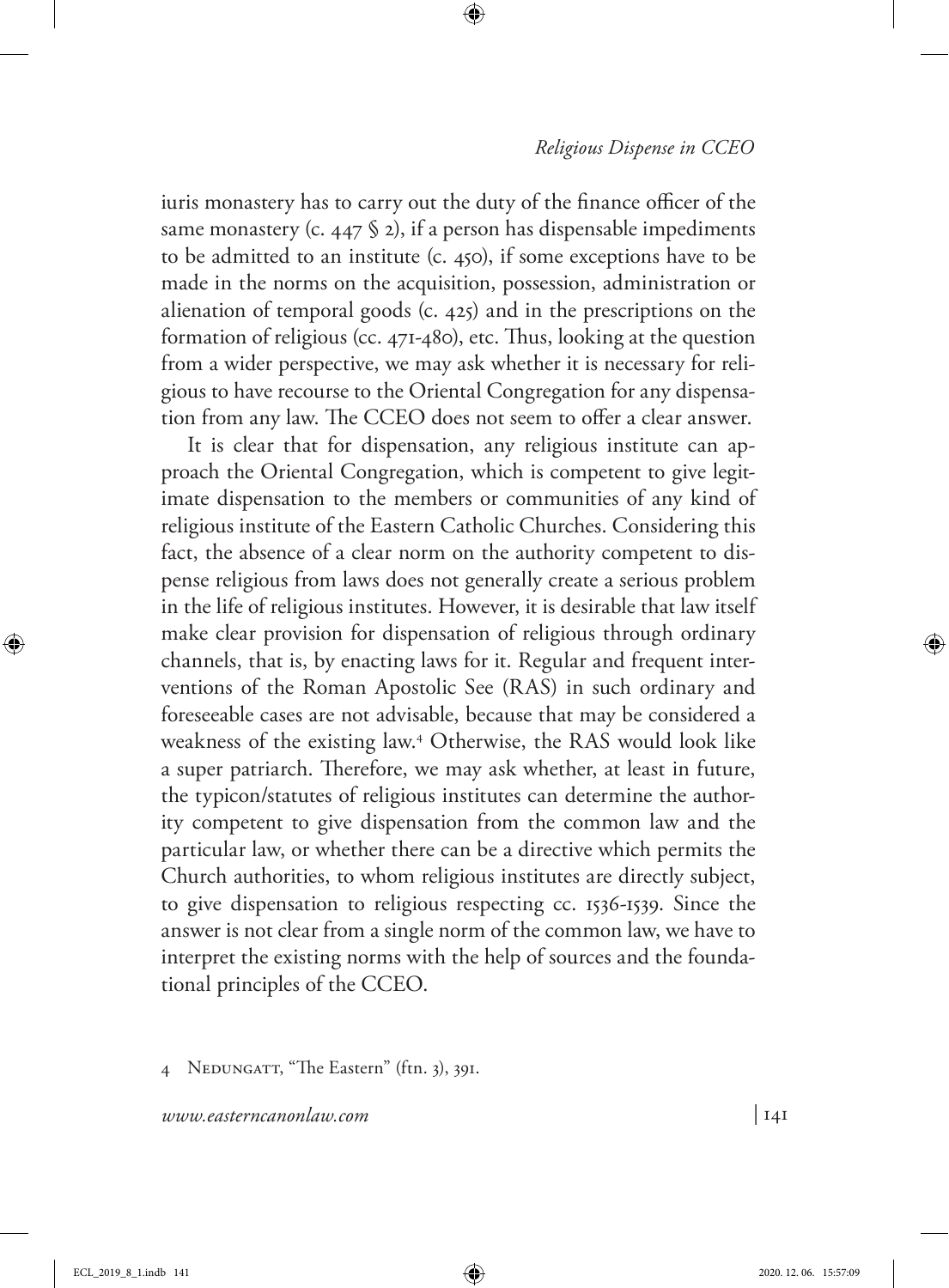In canon law, dispensation is understood as the legitimate removal of the obligation to observe a law by a competent authority in a particular case for a just reason.<sup>5</sup> It is not the removal or suppression of a law, but of the *obligation to observe it*. Obviously, we are dealing with the dispensation of dispensable laws, which we may call legitimate dispensation.6 Dispensation is possible not only from positive requirements of law (for example, from the requirement of canonical form of marriage) but also from impediments (for example, from the impediment of public perpetual vow of chastity for a valid marriage). In this study, we search only for an answer regarding the competent authority to give dispensation to religious; and we will not deal with other aspects of dispensation such as the seriousness of the situation in order to give dispensation or the conditions for the validity of dispensation, etc. It is good to clarify here that in this study, what is said about religious may be applied also to the members of other institutes of consecrated life *mutatis mutandis*. In this study, we do not discuss the competence of the Oriental Congregation as it has the competence, respecting the prescriptions of cc. 1536-1539, to give dispensation to religious of any institute of the Eastern Catholic Churches from the norms of the common law and from those of the particular law of their sui iuris Churches and also from their typica or statutes.

5 Edward M. Reilly, *The General Norms of Dispensation*, Washington [D.C.] 1939, 1.

6 Dispensation is possible only from disciplinary laws: see John M. Huels, "Categories of Indispensable and Dispensable Laws", in *Studia canonica*, 39 (2005) 41–73. This article examines elaborately the distinction between dispensable and indispensable laws. According to c. 1537, the eparchial bishop cannot give dispensation from "constitutive laws, namely, laws that determine the essentially constitutive elements of juridic institutes and acts" (p. 41). He cannot dispense, similarly, from the procedural and penal laws. The indispensable laws are more abundant than what one would normally expect.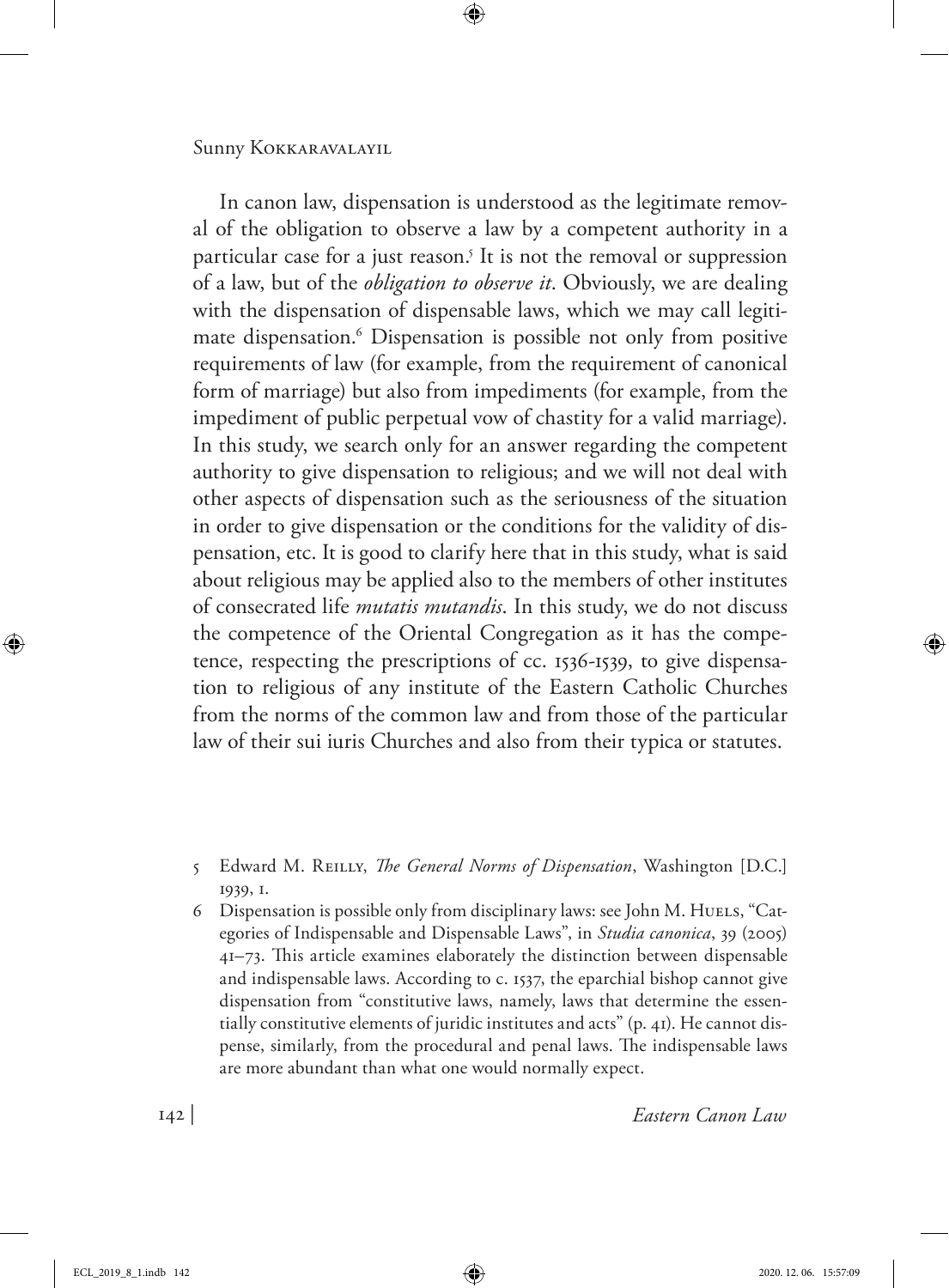The Common Law Provisions

In this section, we will study the provisions which the present Eastern code makes for dispensing religious from the norms of the common law and those of the particular law. In normal cases, a faithful can seek dispensation from a law from his eparchial bishop. The relevant canon says: "An eparchial bishop, whenever he judges that it contributes to their spiritual good, is able to dispense in special cases the Christian faithful, over whom he exercises power according to the norm of law, from laws of the common law and laws of the particular law of his own Church sui iuris, unless a reservation has been made by the authority which issued the laws" (c. 1538  $\frac{1}{3}$  ).<sup>7</sup> The power of the eparchial bishop is ordinary proper, not delegated by any other authority. It is a matter of administrative function (executive power, c. 1510).8 The eparchial bishops' power to dispense is extended to others who are equivalent to them such as administrators of eparchies (c. 229) and exarchs (c. 313). In this context, it is useful to ask whether religious fall under the category of the Christian faithful to whom an eparchial bishop can give dispensation. Before giving a "yes" or "no" answer, we have to analyse certain canons.

A relevant canon in this regard states "Under the designation 'superior of monks and other religious' does not come either the local hierarch or the patriarch, with due regard for the canons that assign to the patriarch or local hierarch power over them" (c. 418  $\S$  2). This canon is sufficiently clear that the competence of the eparchial bishop over religious is limited to the canons which assign him power over religious.

- 7 Translation of the CCEO canons in this study is from Canon Law Society of America, *Code of Canons of the Eastern Churches*, Washington [D.C.], 2001.
- 8 Eduardo Baura, Commentary on CIC Canon 87, in *Exegetical Commentary on the Code of Canon Law*, Angel Marzoa – Jorge Miras – Rafael RODRÍGUEZ-OCAÑA (eds.), Montreal-Chicago 2004, vol. 1, 655–660, 656.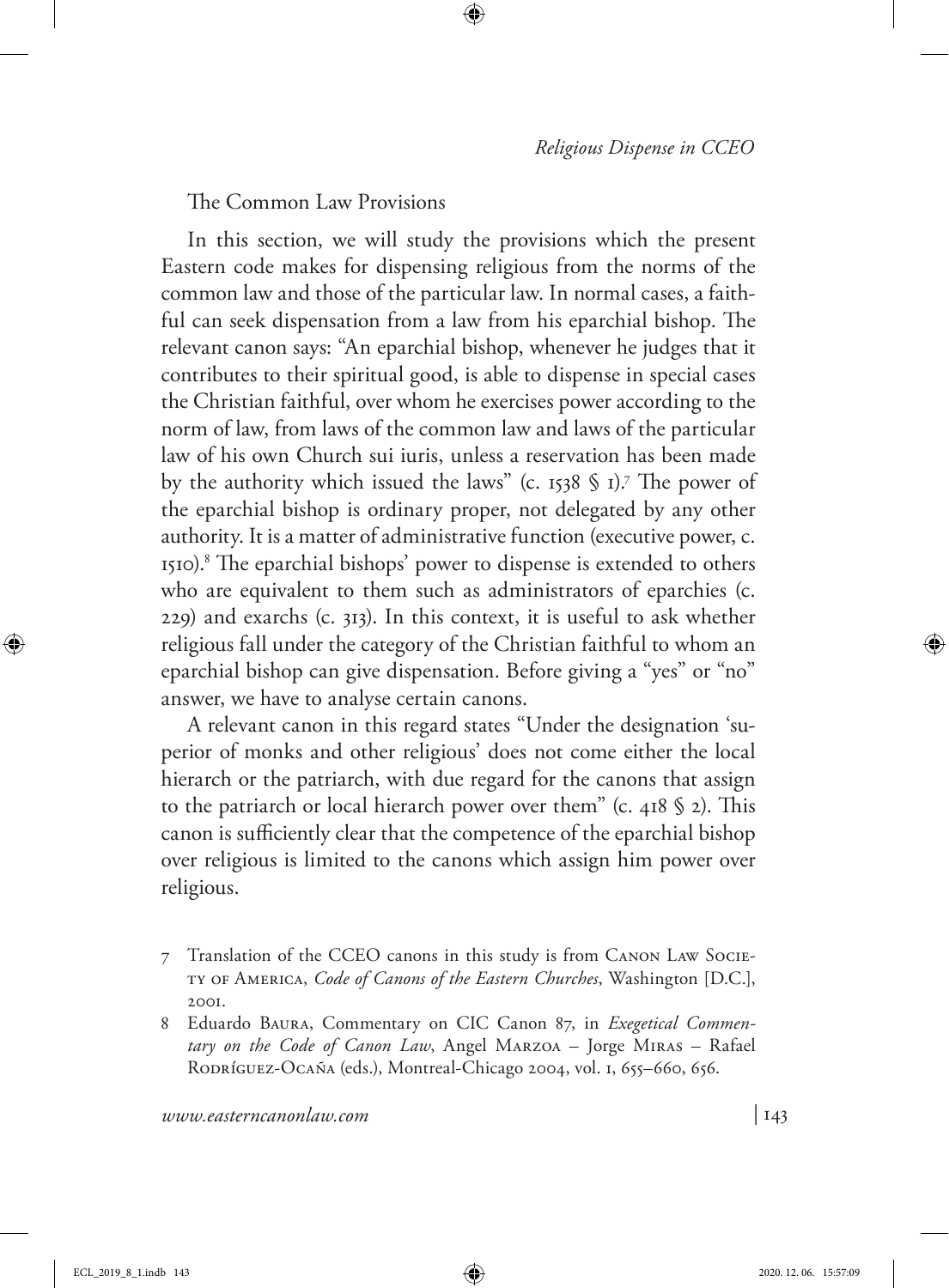Indeed, the religious superiors can give dispensation to their subjects at least in certain cases. In this regard, the law says, "In what pertains to monasteries and congregations of eparchial right, it is for the eparchial bishop: to give dispensations from the same typica or statutes, which exceed the power of the religious superiors and which are legitimately requested from him, in single cases and on individual occasion" (c. 414  $\frac{1}{2}$  I, 2°). This norm clarifies two points: 1) the superiors have the power to give dispensation from certain norms of their typica or statutes; and 2) the eparchial bishop can dispense from the norms of the typica or statutes in matters which are reserved to him in the same typica or statutes. According to this canon, the competent religious superiors can give dispensation from the norms of the typica/statutes in all cases which are not reserved to the eparchial bishop or to a higher authority. The typica or statutes have to determine which superior (local, provincial or general) has the competence to give dispensation and from which norm, and similarly, which norms are reserved to the eparchial bishop or a higher authority. The patriarchs have similar power to dispense from the norms of typica or statutes of the institutes of patriarchal right in matters which are reserved to them in the same typica or statutes (c. 414  $\S$  2). This canon, however, does not say anything about the competence of the eparchial bishop and the patriarch to give dispensation to religious from the norms of the common law and those of the particular law of their (the bishop's and the patriarch's) sui iuris Churches.

Canons 441 and 511 state that the superiors and synaxes of religious institutes have that power which is determined by the common law and typica or statutes. These canons identify a certain kind of power within religious institutes. Even in those institutes, in which the superiors have no power of governance (cc. 441  $\frac{1}{2}$  I, 511  $\frac{1}{2}$  I), we can speak of a proper, ordinary, vicarious, and delegated power, necessary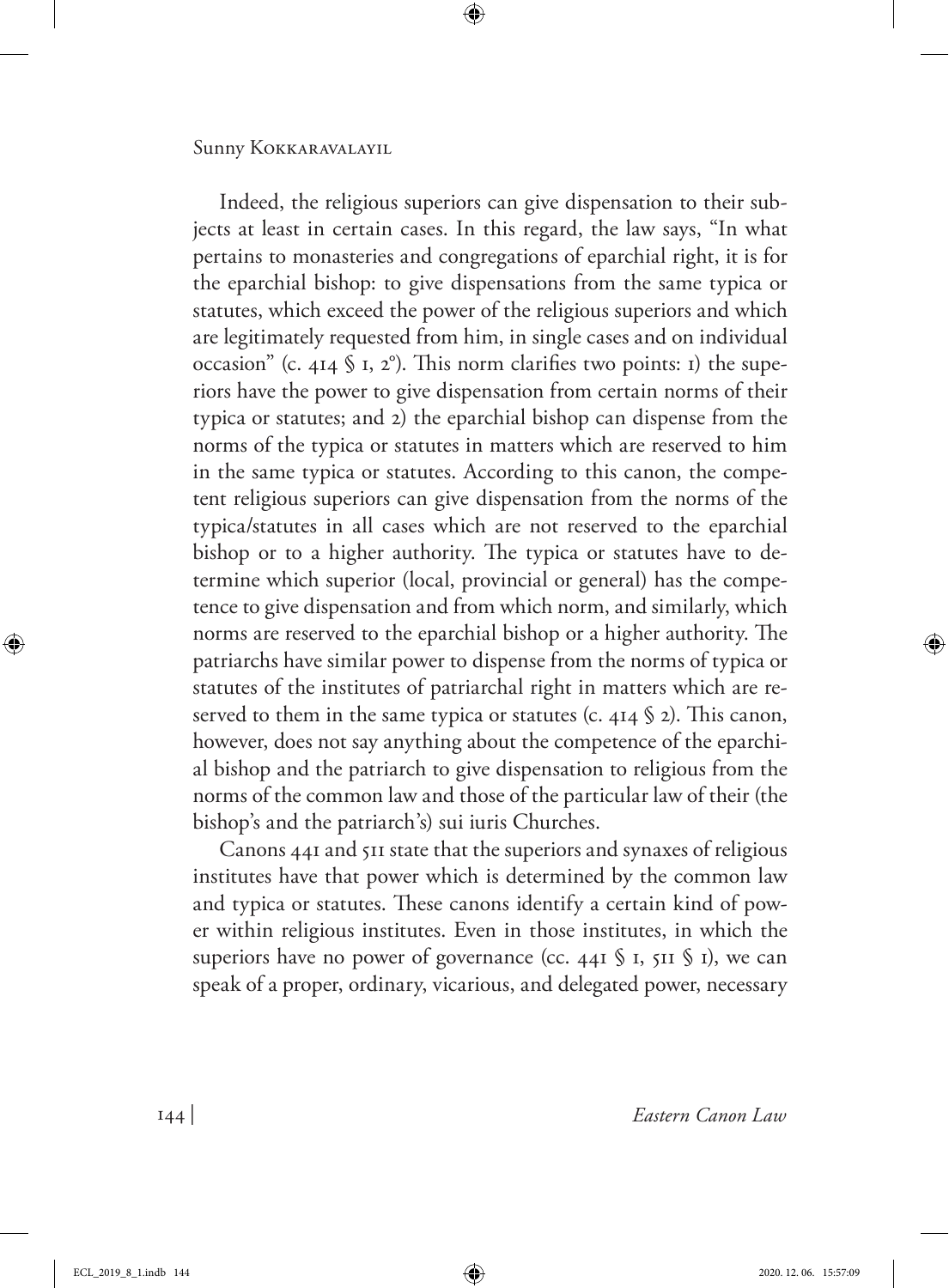for their internal governance.9 As an example, we can say that the power of a superior general in an institute of nuns is ordinary and proper, and that of its vicar general is ordinary and vicarious (c. 981), although, technically speaking, it is not the power of governance. The power of superiors of the institutes of all canonical status (pontifical, patriarchal and eparchial, and clerical and non-clerical) to dispense from certain norms of their typica or statutes (c. 414  $\S$  I, 2°) springs from this power.

Canon 1510  $\S$  1, 2, 3° requires executive power of governance in order to be able to give dispensation. The major superiors of the clerical institutes of pontifical and patriarchal right have executive power which is part of the power of governance. However, since there is no canon which explicitly recognises their power to dispense their subjects, as the eparchial bishop has according to c. 1538 § 1, they cannot dispense those subjects (with the exception of emergency situations as prescribed in c. 1538 §2). Moreover, the common law calls for strict interpretation not only of a dispensation but also of the power to dispense (c. 1512 § 4). "… any extensive interpretation remains rejected. That is, any interpretation that goes beyond the literal sense of the words, broadening the dispensation to other subjects or to other obligations of law or other cases not explicitly outlined in the act of concession."10 Thus only those authorities who are explicitly stated in the common code can grant dispensation. Hence, according to c. 1512 § 4, an extension of the scope of the power of superiors to include the norm of c. 1538 § 1 is not justified.

Under certain circumstances, however, religious can seek dispensation from their hierarchs (patriarchs, metropolitans heading a metropolitan Church, local hierarchs or major superiors of clerical insti-

<sup>9</sup> Yuji Sugawara, "La natura della potestà interna presso gli istituti religiosi non clericali," in *Folia Canonica* 8 (2005) 279–290, 280–283.

<sup>10</sup> Baura, Commentary on CIC Canon 92, in *Exegetical* (ftn. 8), 673–674, at 674.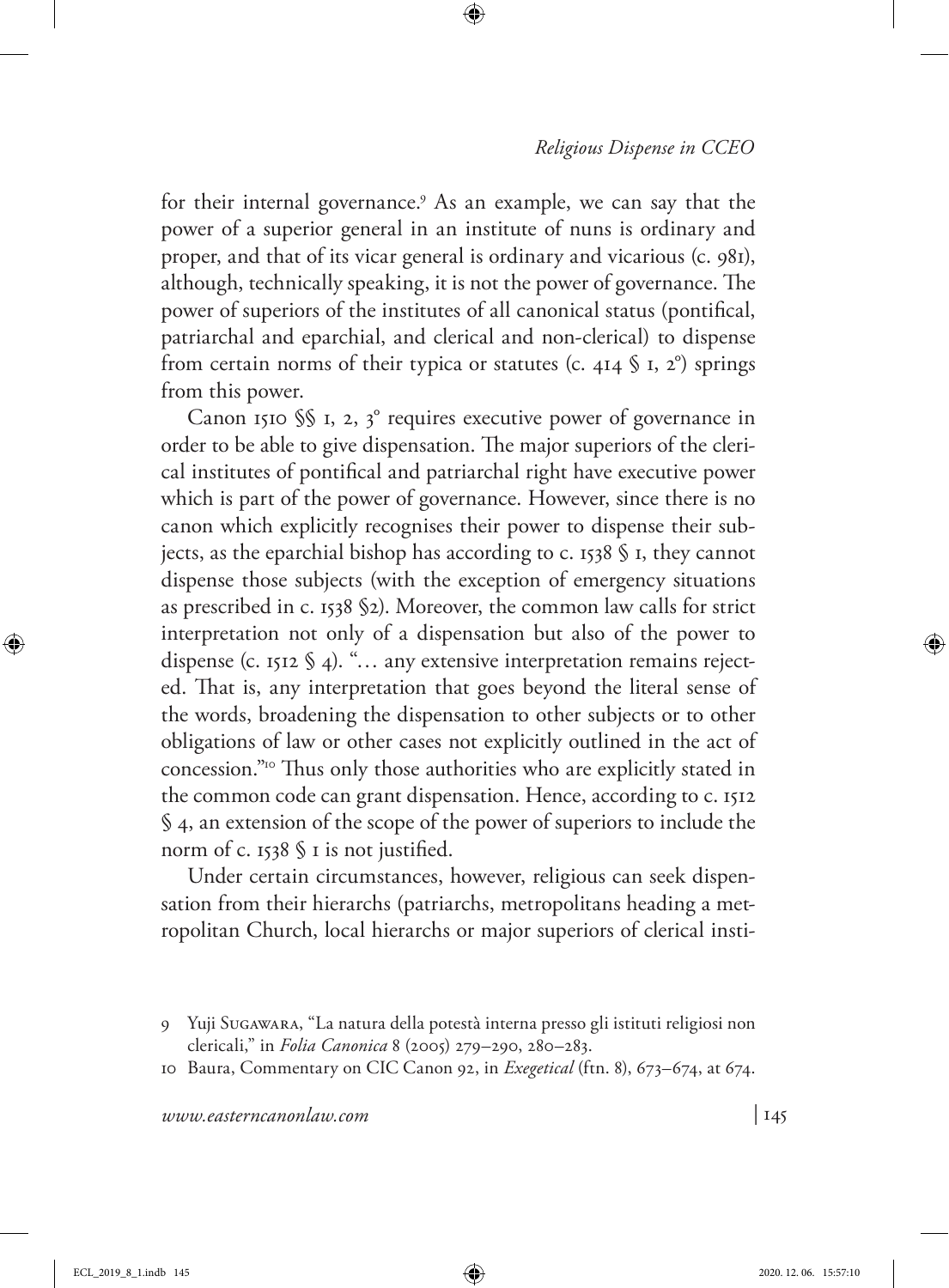tutes of pontifical and patriarchal right, c. 984). These hierarchs can dispense their subjects from the norms of the common law, the norms of the particular law of their (hierarchs') sui iuris Churches, and the norms of the typicon or statutes of the institutes of those religious if it is difficult for those subjects to approach the authority to which dispensation is reserved and at the same time there is danger of great harm in delay (c. 1538  $\frac{1}{2}$ ). As the canon states clearly, this power can be exercised only in situations of emergency. According to c. 1496, however, in case of a doubt about a fact, these hierarchs can dispense from laws, provided that, if it is a reserved dispensation, the authority to whom it is reserved usually grants it. Thus, hierarchs may grant dispensation, even when there is a doubt about a fact; but they will give it only when they have the certainty that the authority, to whom the dispensation is reserved, would grant it.

There are certain canons which state explicitly the competence of the eparchial bishops and the hierarchs of the institutes of consecrated life to give dispensation to their subjects. In this regard, c. 767 § 1 states, "The eparchial bishop or the hierarch of an institute of consecrated life can dispense his subjects from … [some] impediments of receiving or exercising sacred orders …" Consequently, from some of the impediments for receiving sacred orders, listed in c. 762 § 1 (for example, a neophyte, n. 8°), the eparchial bishop and the hierarch of institutes of consecrated life can give dispensation. Can an eparchial bishop grant this dispensation to a religious of an institute of eparchial right, whose major superior is not a hierarch? The answer seems to be in the affirmative. We will discuss it below.

The overview made here demonstrates that the authority competent to give dispensation to religious from the norms of the common law and of the particular law is not clearly indicated in the CCEO, except in a few cases. This fact justifies our further enquiry.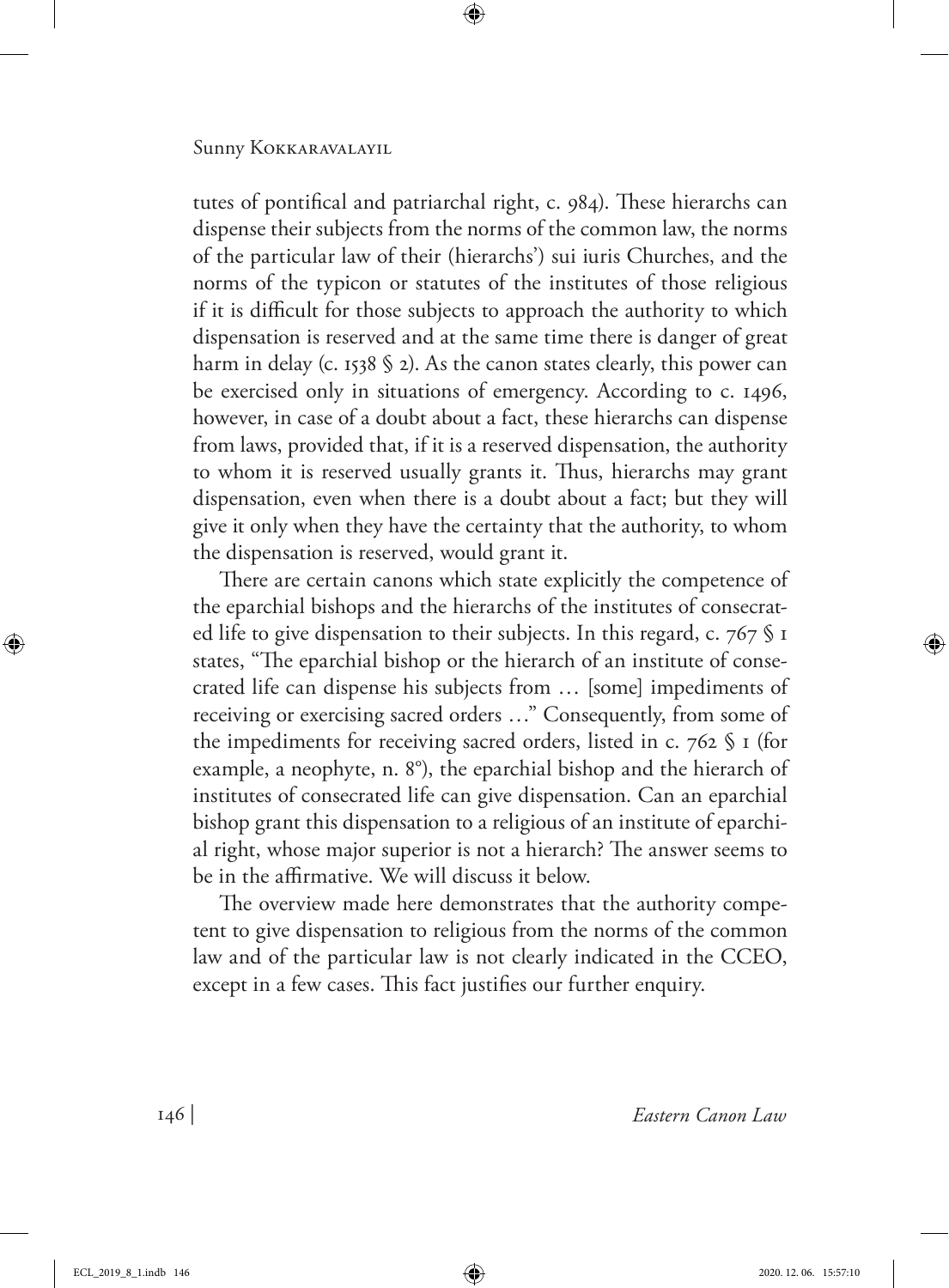Possibility of further Clarification and Legislation

An overview on the CCEO norms regarding the competent authorities to give dispensation has revealed that there is not much clarity about such authorities, below the RAS, who can give dispensation to religious outside a situation of emergency. We are now in a position to interpret certain other canons in order to find an answer to our initial question. We will seek the support of some of the canonical sources and foundational principles of the CCEO.

The usually asked questions can be formulated as follows: 1) what is the extent of the competence of the religious major superiors to give dispensation?; 2) can the eparchial bishop give dispensation to the members of the institutes of eparchial right?; 3) can the patriarch give dispensation to the members of the institutes of patriarchal right?

### *1. Religious Superiors*

We have seen above that according to cc. 414  $\frac{1}{2}$  I, 2°; 767  $\frac{1}{2}$  I; and 1538 § 2, religious superiors have certain power to dispense their subjects under certain conditions. Among these, only superiors who are hierarchs (major superiors of clerical institutes of pontifical and patriarchal right) have the power according to c. 1538 § 2, which an eparchial bishop has in an ordinary situation as per c. 1538  $\frac{6}{3}$  I. The superiors who are not hierarchs do not have the power according to c. 1538 §2; they may dispense their subjects from certain norms of their institutes' typica or statutes if it is established so in those typica or statutes (c. 414 § 1, 2°). However, a religious superior cannot dispense a religious, who has lost the clerical state, from the obligation of celibacy (c. 396).

The drafts of c. 526 § 2 (which limits the period of temporary profession to maximum six years)<sup>11</sup> show that in the first phase of revision,

<sup>11</sup> "This [temporary] profession can be renewed several times in accord with the norm of the statutes but in such a manner that, all together, the time is never less than three years nor longer than six years" (c. 526 § 2).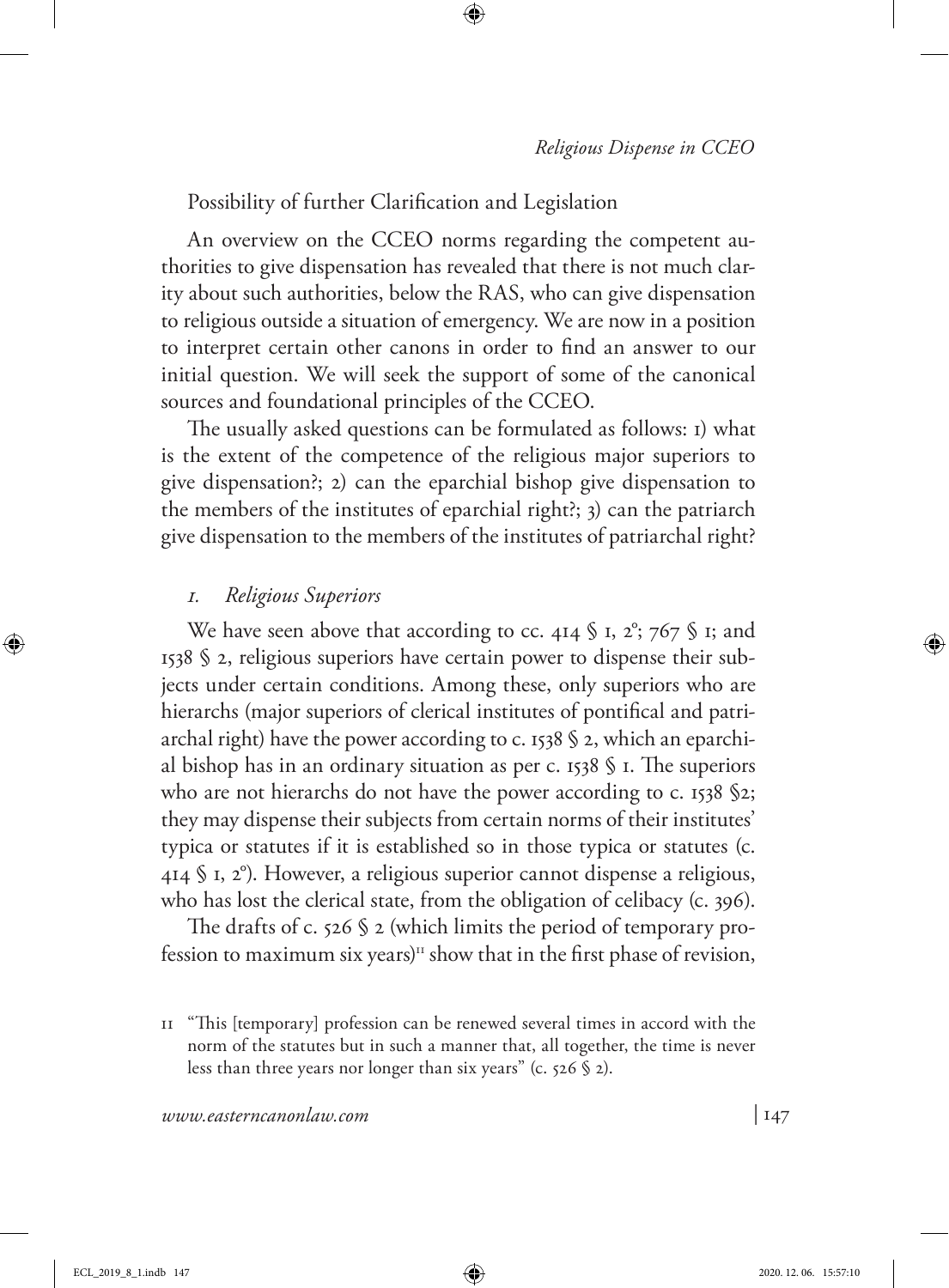the maximum period allotted between the temporary profession and the final profession was nine years.12 It was only during the second phase of revision (*denua recognitio*) that this period was reduced to six years; the reason for this change is not given in detail.<sup>13</sup> A small note clarifies the intention of the drafting commission. The note reads: "… instead, § 2 is omitted, due to the flexible re-formulation of the canon, leaving to the statutes [the competence for] every further determination, even with regard to eventual dispensation in this matter."<sup>14</sup> The reference to  $\S$  2 in this note is about omitting a paragraph which was part of this canon (526) in the first phase of revision. This note intends to say, first of all, that the reformulated version of the canon, as it is presented in the second phase of revision, has a certain amount of flexibility, and that all what is not specified in this norm are left to the statutes to determine, including the question of dispensation in this matter. What is clearer is that in the mind of the commission, the authority determined by the typicon or statutes could legitimately give this dispensation. In that way, it would be within the competence of the superiors, determined in the statutes, to dispense from the law prescribing a maximum of six years as the period of temporary profession; or the same statutes could determine the ecclesiastical authority whom the religious (or his superior) should approach for that dispensation (c. 414  $\frac{6}{3}$  I, 2° and  $\frac{6}{3}$  2). However, the present code does not seem to have given weight to this mind of the commission, and so seems the canonical practice since the promulgation of the code. Many of the superiors who have recourse to the Oriental Congregation for dispensation from this norm may not be aware of this mind

- 12 *Nuntia* 8 (1979), 57 c. 110 § 2, and *Nuntia* 11 (1980), 43 c. 108 § 2.
- 13 *Nuntia* 16 (1983), 84–85 c. 108 § 2.

14 *Nuntia* 16 (1983), 85. The Italian original reads: "… invece il § 2 si omette, data la riformulazione più flessibile del canone, lasciando agli statuti ogni ulteriore determinazione, anche per quanto riguarda le eventuali dispense in questa materia." Translation is mine.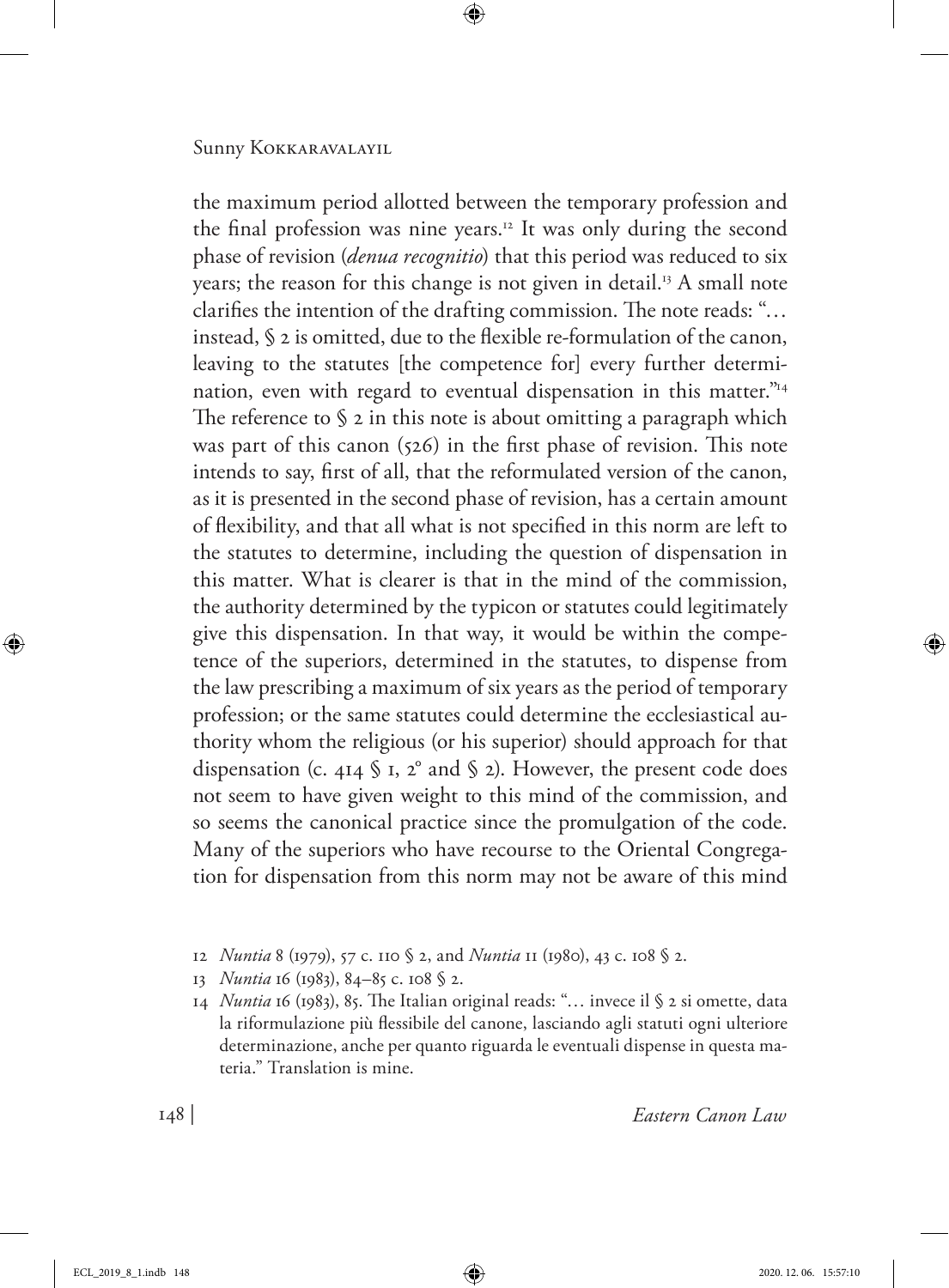of the commission underlying the present formulation of c.  $526$  \$  $2;15$ and, as a result, I wonder whether any institute may have determined in its statutes the authority who could give this dispensation.

Applying  $c.1538 \text{ }\frac{6}{3}z$ , also the religious superiors (hierarchs) exercise the power, only in situations of emergency, which the eparchial bishop has according to § 1 of the same canon. In similar situations, also the CIC c.  $87\$  2 permits the religious superiors who are ordinaries to dispense from even those laws whose dispensation is reserved to the RAS. Normally, according to the CIC, the power, which exceeds the religious superiors to dispense, is exercised by the RAS. As an example, we may recall that the impediments for admission to the novitiate of religious institutes, established by the common law, can be dispensed by the RAS.<sup>16</sup> Nonetheless, a future code could think of

- 15 Canon 526  $\frac{1}{2}$  has its source in PAL c. 110  $\frac{1}{2}$  2, which permits only six years of temporary profession. However, according to a decree of the Oriental Congregation, of 27 June 1972, the maximum period of temporary profession is nine continuous years (see *Nuntia* 3 (1976), pp. 37–41, at p. 40 n. 12; see the Italian translation of this decree in *Enchiridion Vaticanum* 4,  $II<sup>th</sup>$  ed., 1980, p. 1077). Thus, the CCEO norm of c. 526 § 2 has gone backward in relation to the norm contained in this decree. This backward movement is in a way a confirmation of the claim of the commission that the formulation of c. 526 § 2 is flexible and that the statutes could determine the authority to dispense from this norm. Generally, a later law does not take such a more restrictive position unless it has foreseen a way of overcoming the difficulty created by the restriction. Thus, on the one hand a norm may take a more restrictive position in relation to a previous norm, but on the other hand, simultaneously, it may provide for an easier means to overcome the difficulty created by that restriction. In the case of c. 526 § 2, the commission may have thought that the competence of the internal authorities to dispense would be the means to overcome that difficulty created by the restrictive time period of temporary profession. See in this regard *Nuntia* 3 (1976), pp. 20–21: the guideline *Pastoral character* which says that the code should not be over-rigid, and *Nuntia* 4 (1977), p. 3 for the decision against excessive juridicism in the canons on religious. In addition, we may consider the fact that the authority to whom a sui iuris monastery is subject can grant the power of governance to its superior if he is a cleric (c. 441  $\S$  2).
- 16 Velasio de Paolis, *La vita consacrata nella Chiesa*, Venezia 2010, 451.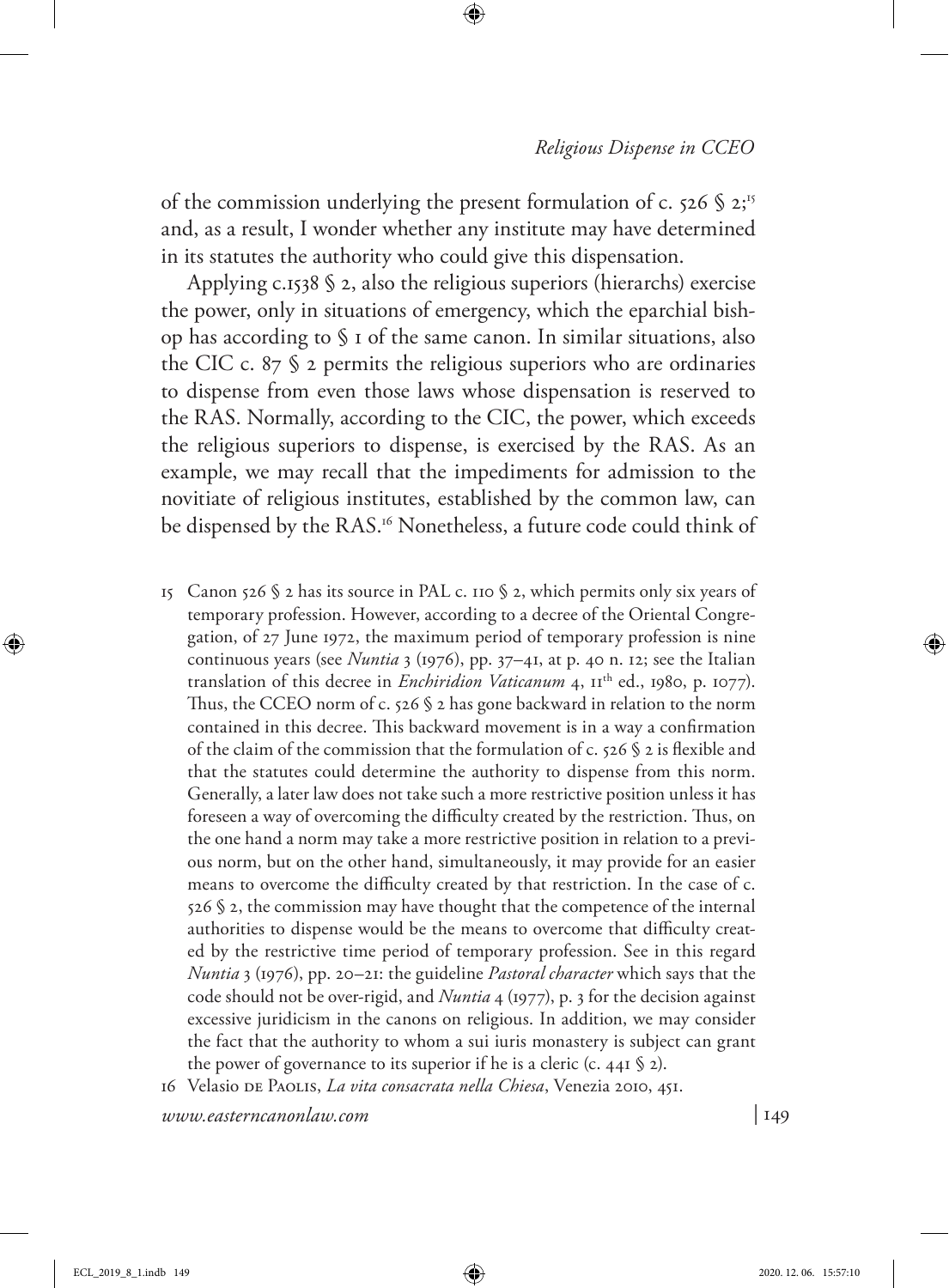expanding the power, which the eparchial bishops have in ordinary situation (as in c. 1538  $\frac{1}{2}$  I), to religious major superiors, at least to those who are hierarchs, for dispensing from the dispensable norms of the common law and from those of the particular law of their sui iuris Churches, even outside a situation of emergency.

# *2. Eparchial Bishop*

Here we examine whether the eparchial bishops can give dispensation to religious of the institutes directly subject to them. Canon 413 states, "Unless the law provides otherwise, religious institutes are subject with respect to internal governance and religious discipline directly and exclusively to the Apostolic See if they are of pontifical right; if they are of patriarchal or eparchial right, they are directly subject to the patriarch or eparchial bishop, with due regard for can. 418 §2." Canon 418 § 2 states that under the designation *superior of religious*, local hierarch or patriarch is not included.

According to c. 413, institutes of eparchial right are directly subject to the eparchial bishop with respect to internal governance and religious discipline, although he is not their superior. Moreover, he is the hierarch of the institutes of eparchial right, and he exercises power of governance in those institutes, because their superiors and synaxes, even if they could be clerical (c. 505 § 3), do not have power of governance (cc. 441  $\S$  2; 511  $\S$  2). Thus, as their hierarchs, the eparchial bishops have a special relationship with respect to the institutes of eparchial right. Here, our question is whether he can dispense the religious of the institutes of eparchial right because of his exercise of power over them. Canon 1538 § 1 recognises his competence to dispense any Christian faithful over whom he exercises power, under the circumstances explained in that canon. Since he has certain power over the religious of eparchial right because of the immediate subjection of their institutes to him, it could be deducible that he has the power to dispense them from the norms of the common law,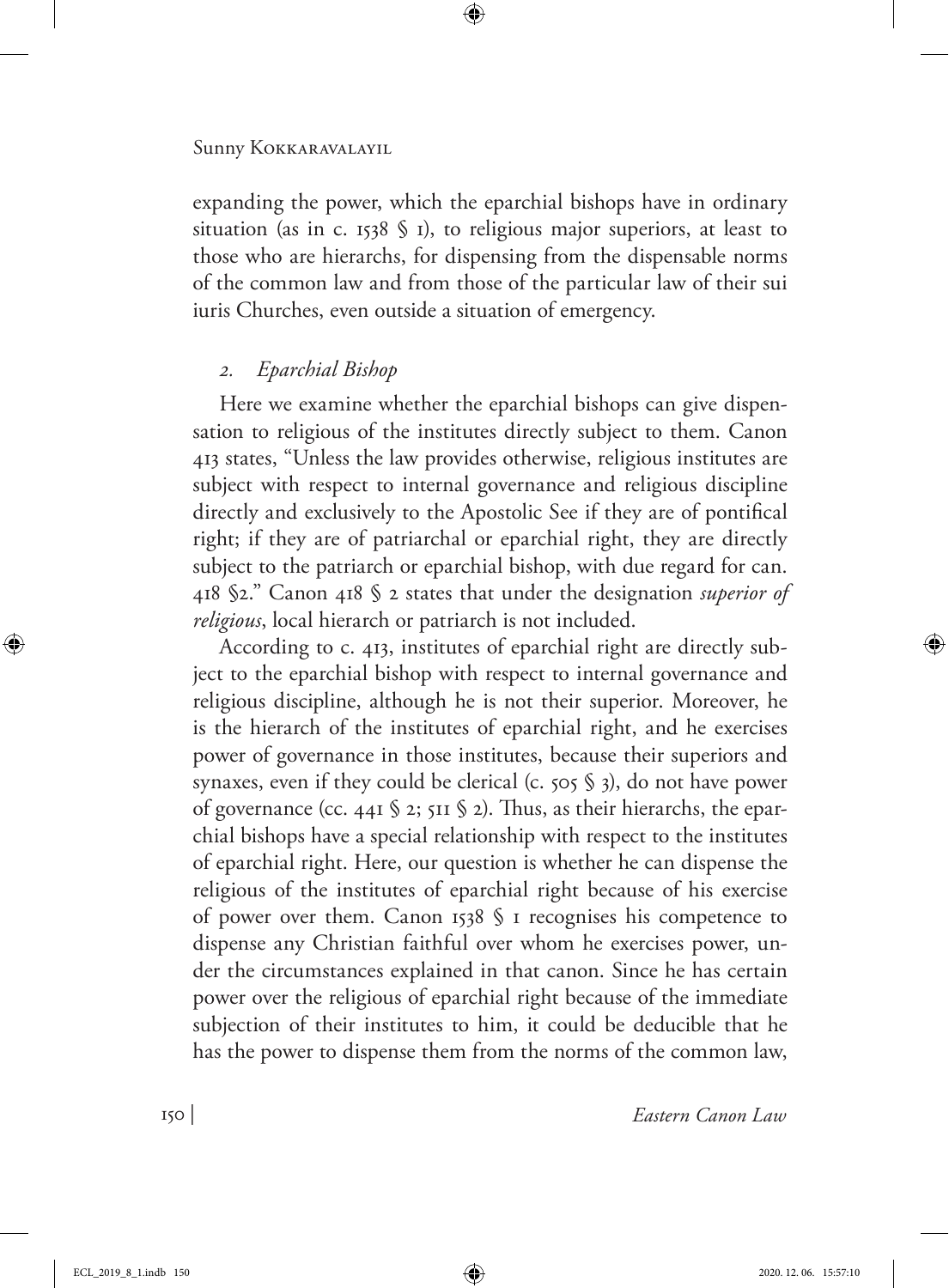from the norms of the particular law of his sui iuris Church, and from the norms of the typica and statutes, "which exceed the power of the religious superiors and which are legitimately requested from him, in single cases and on individual occasion" (c. 414  $\frac{1}{2}$  J, 2°). Thus, it seems that complying with the requirements for granting dispensation (cc. 1536-1539), he is competent to dispense the members of the institutes of eparchial right, because those institutes are directly subject to him (c. 413), he has power of governance over them (c. 414  $\frac{1}{9}$  I), and he is their hierarch (cc. 441  $\S$  2; 511  $\S$  2).

There are various canons in the CCEO which make us understand the power of the eparchial bishop over religious institutes of eparchial right. As examples, we can point out a few.

- Local hierarch (not only eparchial bishop) can visit the houses of religious as prescribed in cc. 414  $\frac{6}{3}$  I, 3<sup>°</sup>; 415  $\frac{6}{3}$  2; and 420  $\frac{6}{3}$ . But if he visits the houses of institutes of pontifical and patriarchal rights his competence is limited to the areas specified in law such as public celebration of divine worship, preaching the word of God, catechetical and liturgical instructions, works of apostolate, etc. (cc. 415  $$1; 205$   $$3)$ . If it is a house of an institute of eparchial right his power is greater.
- Canon 417 says, "If abuses have crept into the houses of institutes of patriarchal or pontifical right or their Churches and the superior, having been warned by the local hierarch, has failed to take care of it, the same local hierarch is bound by obligation to defer the matter immediately to the authority to which the institute itself is immediately subject." If, instead, the house is of an institute of eparchial right, the local hierarch can intervene with more power; he need not limit himself to deferring the matter to other authorities.
- According to c. 612  $\frac{6}{3}$  I, the superiors of clerical institutes of the pontifical and patriarchal right can regulate preaching in their institutes. In the institutes of eparchial right, it is up to the eparchial bishop to regulate preaching.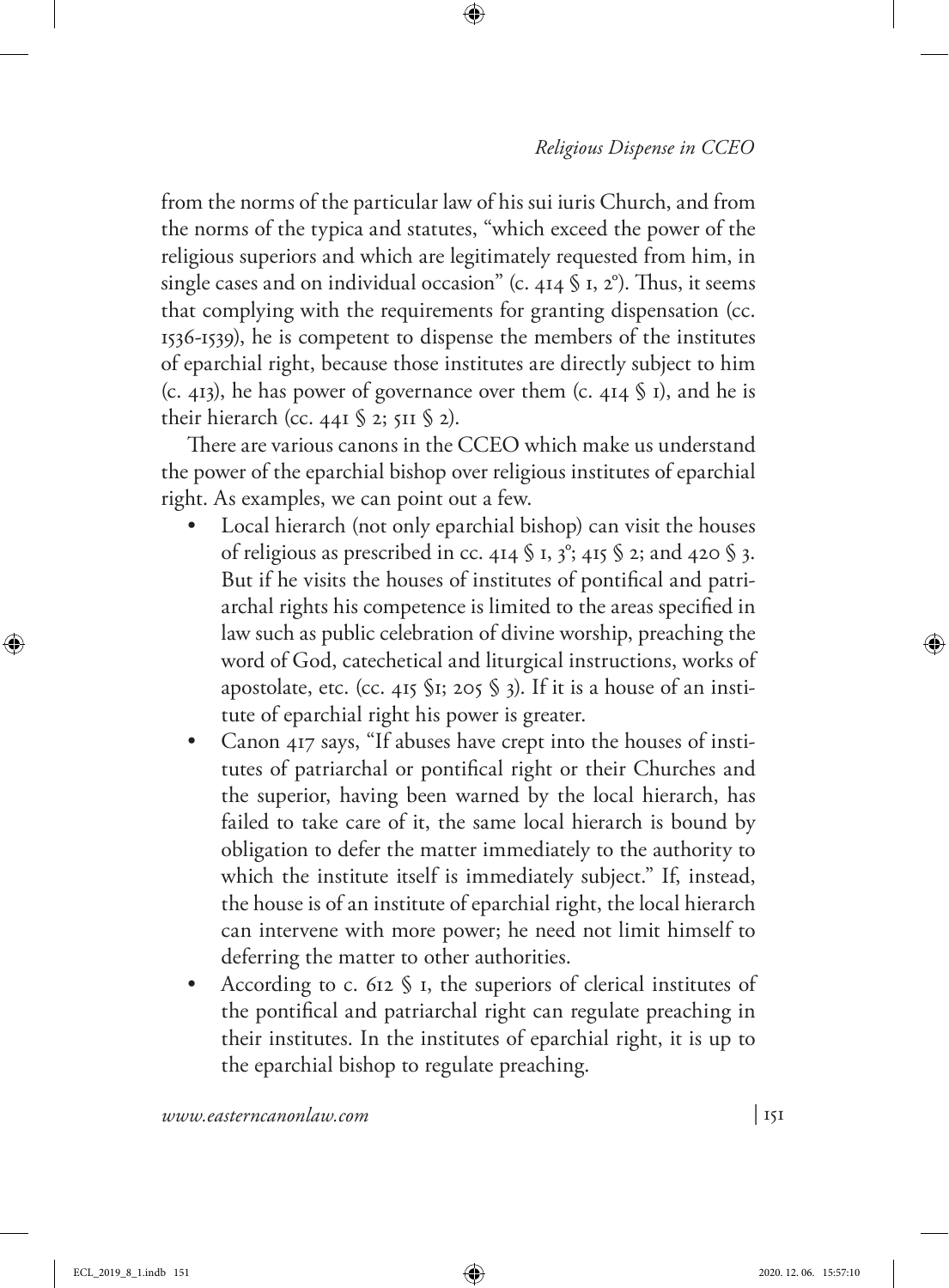- The eparchial bishop can dispense a religious from the impediment of public perpetual vow of chastity made in a congregation of eparchial right (c. 795  $$ I, 2^{\circ}$ ).
- Canon 1022 § 1 speaks about the eparchial bishop's role of vigilance of the administration of temporal goods within the eparchial boundaries, except those which are not removed from his power of governance. The institutes of eparchial right, both of male and female and clerical and non-clerical, are not removed from the power of the eparchial bishops, and thus they have the duty of vigilance of the administration of temporal goods in the institutes of eparchial right.
- If the statutes of a juridic person do not determine the acts which exceed the limits and manner of ordinary administration, the authority to whom the juridic person is immediately subject is competent to determine such acts (c. 1024 § 2). We may note the expression "authority to whom the juridic person is immediately subject". The same expression is found in c. 413 (direct subjection of an institute of eparchial right to the eparchial bishop). Thus, if that juridic person is an institute of eparchial right, the eparchial bishop can decide in this matter, because it is directly subject to him, and patriarch can decide in the case of an institute of patriarchal right, if their statutes are silent about the matter.
- As per c. 1052 § 5, the superiors general of clerical institutes of pontifical or patriarchal right have the power of eparchial bishops in reducing the number of the celebrations of mass under certain conditions as mentioned in §§ 3-4 of the same canon. In the institutes of eparchial right, this power can be exercised by the eparchial bishop.

The term *hierarch* in c. 1538 § 2 would include also local hierarch. Observing this norm, not only the religious hierarchs but also local hierarchs and other hierarchs such as patriarchs can dispense from all dispensable laws in situations of emergency. Thus, the eparchial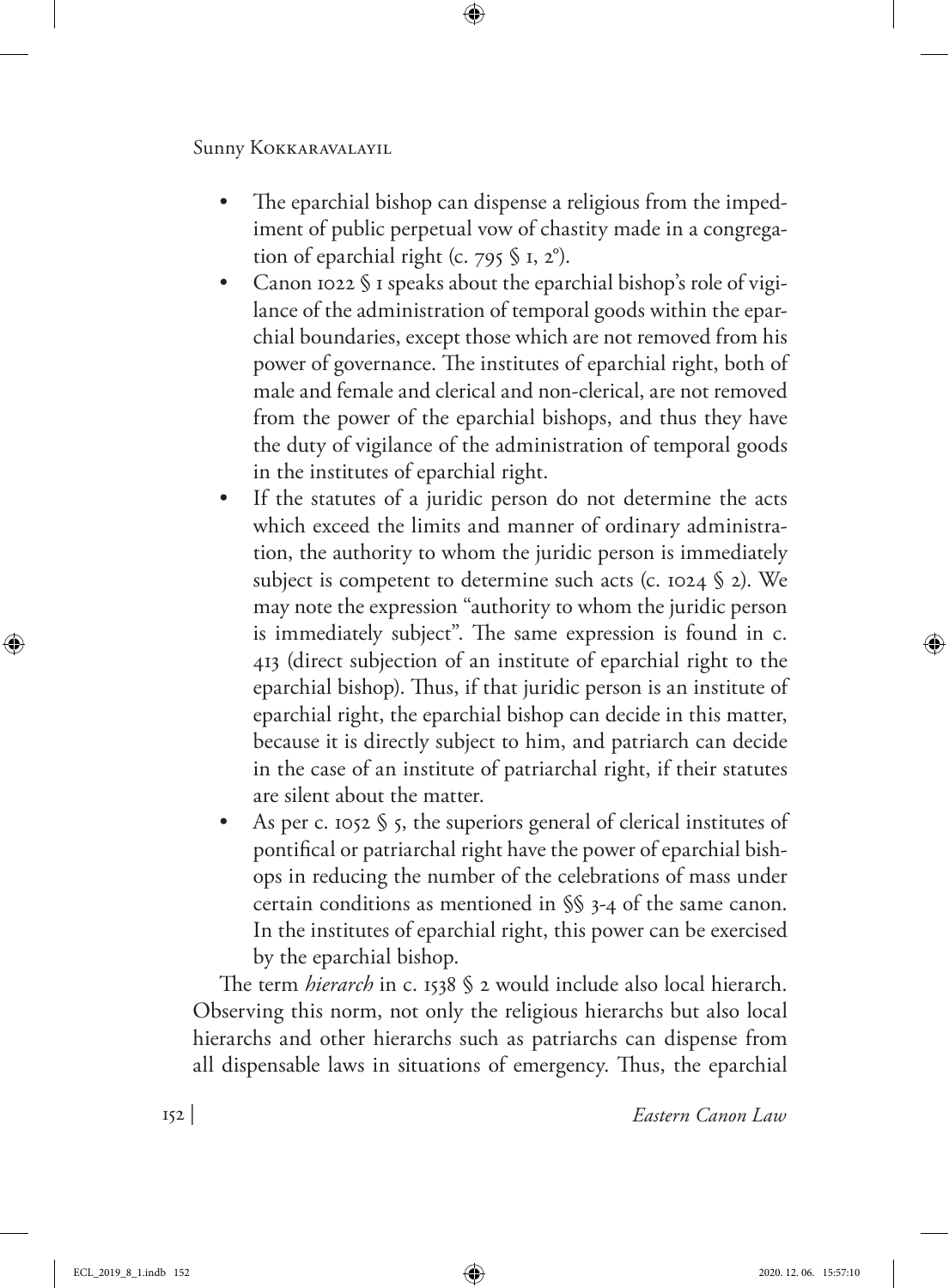bishop, as local hierarch, may grant dispensation also to the members of the institutes of pontifical and patriarchal right in emergency situations as described in c. 1538 § 2. In such situations, therefore, religious can legitimately seek dispensation from their own hierarch (major superiors of clerical institutes of pontifical and patriarchal right) or from their local hierarch or still from patriarch or metropolitan of a metropolitan Church. Also religious of non-clerical institutes of pontifical and patriarchal right can make use of this provision to obtain dispensation from the eparchial bishop as their local hierarch, if situation is so urgent. In an ordinary situation, the eparchial bishop does not have the competence to give dispensation to religious of the institutes of pontifical and patriarchal right. Although religious of the institutes of pontifical and patriarchal right are part of Christian faithful, they are not entrusted to the local hierarch for their ordinary governance, except in those cases which explicitly attribute to him power (for example c. 415  $\frac{1}{2}$  1). Thus, the eparchial bishop cannot dispense these religious from the norms of the common law and of the particular law of his sui iuris Church as he would do with other Christian faithful over whom he exercises power (c. 1538 § 1).

An eparchial bishop, as local hierarch, may give dispensation to a religious from the laws regarding those matters in which they are subject to him: public celebration of divine worship, preaching of the word of God to people, religious and moral education of the Christian faithful, especially of children, catechetical and liturgical instructions, the decorum of the clerical state, as well as various works that regard the apostolate (c. 415  $\$  1). In these matters, the eparchial bishop may be able to dispense religious of the institutes of any canonical status because of their subjection (c. 1538 § 1) to him in these matters.

The scope of an eparchial bishop's competence to give dispensation includes *his* sui iuris Church's particular law, and not the particular law of the sui iuris Church of the religious who seeks dispensation. This distinction is relevant when the religious seeking dispensation belongs to a different sui iuris Church in relation to the eparchial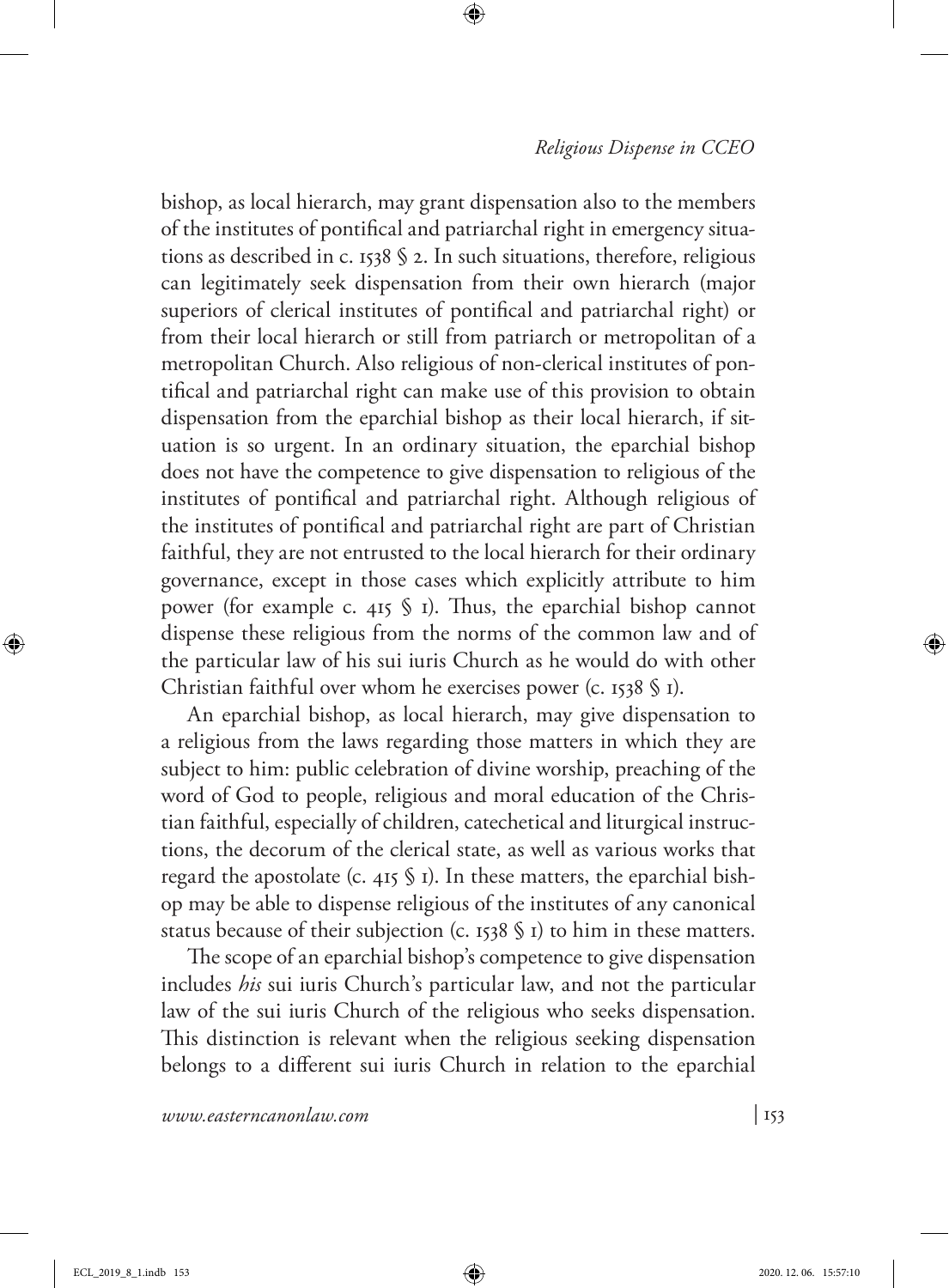bishop's Church. If the sui iuris Churches of the eparchial bishop and of the religious, who seeks dispensation from a norm of the particular law of the religious' own Church, are different, the religious may have to make the request to the competent authorities of his/her own sui iuris Church. This provision is not clearly foreseen in the CCEO.

According to the previous Eastern Catholic legislation, a local hierarch had the competence to dispense religious from common law (PAL c. 170, see also CIC-1917 c. 620).

From all these canons, we may legitimately deduce that the dispensatory power of the eparchial bishop includes within its scope the religious of the institutes of eparchial right, just as other Christian faithful referred to in c. 1538  $\frac{1}{2}$  1, that is to say, he can give dispensation to religious of the institutes of eparchial right, even in an ordinary situation, from the norms of the common law and of the particular law of his sui iuris Church. However, although the necessary principles supporting this conclusion are present in the code, the norm is not clearly articulated. Thus in many cases religious do not approach eparchial bishops for dispensation, and if approached, they seem to hesitate to give it. In an ordinary situation, however, he cannot give dispensation to a religious or to a religious community of pontifical or patriarchal right, except in those matters in which they are subject to him (example, c. 415  $\S$  1).

## *3. Patriarch*

Canon 414 § 2 states, "These rights belong to the patriarch with respect to orders and congregations of patriarchal right that have their principal house within the territorial boundaries of the Church." Which are "these rights"? The canon's § 1 answers it. Accordingly they are: to approve the typica of monasteries and the statutes of congregations of patriarchal right (n. 1°); "to give dispensations from the same typica or statutes, which exceed the power of the religious superiors and which are legitimately requested from him, in single cases and on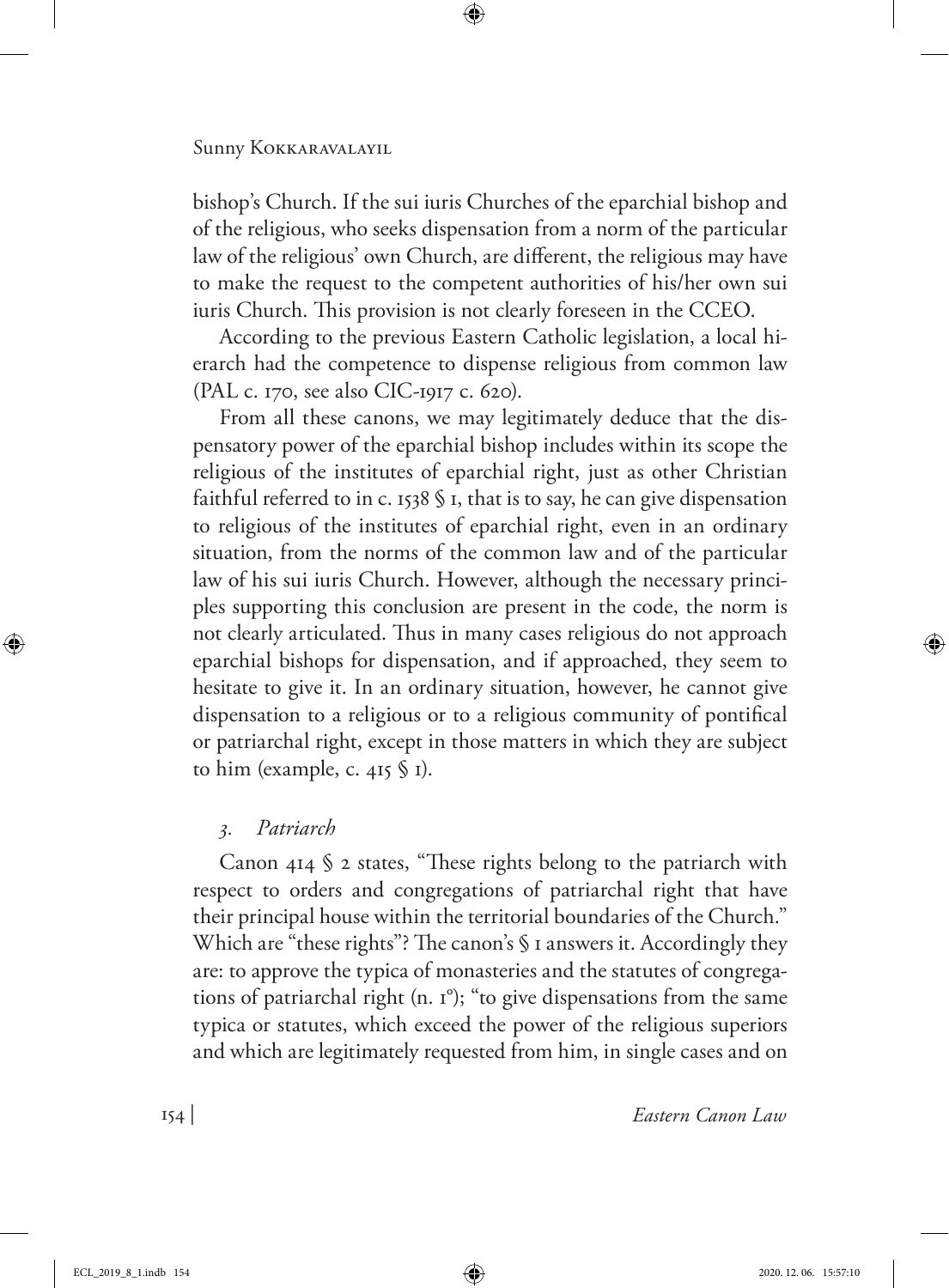individual occasions" (n. 2°); and to visit monasteries and houses of orders and congregations of patriarchal right (n. 3°). What interests us here is that patriarchs, in the case of institutes of patriarchal right, can "give dispensations from the same typica or statutes, which exceed the power of the religious superiors and which are legitimately requested from him, in single cases and on individual occasions" (c. 414 §1 n. 2° and §2). The reason for this power of patriarch is that institutes of patriarchal right are directly subject to him (c. 413). This direct subjection is somewhat similar to the subjection of the institutes of eparchial right to the eparchial bishop. The similarity is not total because in the clerical institutes of patriarchal right, the superiors have power of governance and are hierarchs, whereas in the institutes of eparchial right they do not have that power and are not hierarchs (cc. 441 § 2; 511  $\S$  2; 984  $\S$  3); this distinction makes a lot of difference.

However, our initial question remains: who is the authority competent to give dispensation to religious of the institutes of patriarchal right in an ordinary situation from the norms of the common law and those of the particular law of the patriarch's sui iuris Church? Canon 1538 § 1 authorizes the eparchial bishop to give dispensation from the common law and the particular law in individual cases if that is necessary for the good of the person. Such an authorization is not given to the patriarchs and the heads of other sui iuris Churches; indeed, the patriarchs can dispense from the common law norms in certain cases, with which we will deal below. Thus, while the eparchial bishop can give dispensation to the faithful subject to him, the patriarch cannot give that to the faithful of his entire Church and to religious of the institutes of patriarchal right. As the eparchial bishop, he can give it to the faithful of his eparchy, and he may give it to the religious of the institutes of eparchial right of the same eparchy.

In fact, there are certain norms in common law which explicitly reserve the power of dispensation to the patriarch, for example, from the form of marriage (c. 835), from the matrimonial impediments of conjugicide and public perpetual vow of chastity in the congregations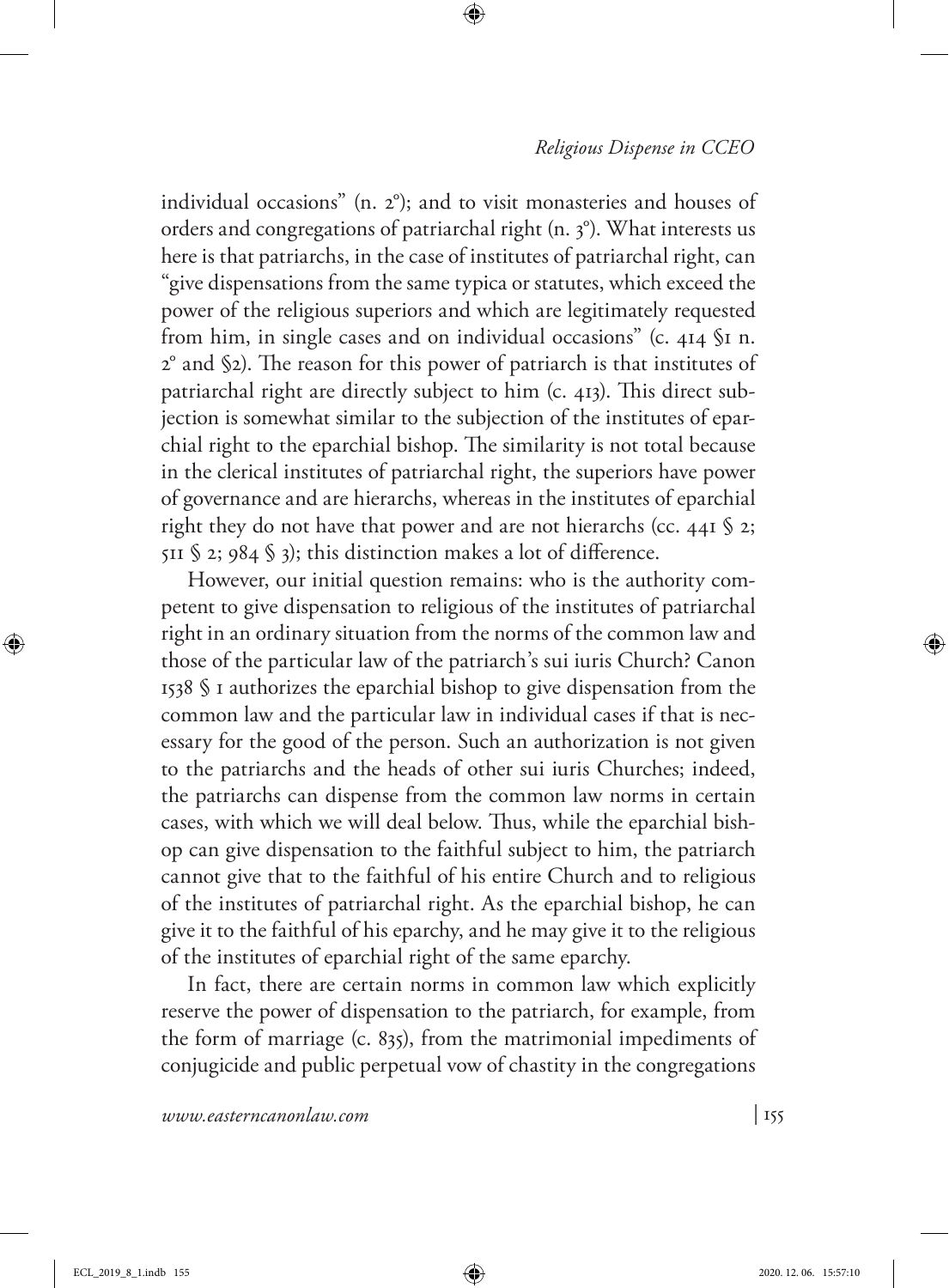of any juridical condition (patriarchal and pontifical (c. 795  $\S$  2)).<sup>17</sup> Nonetheless, this dispensatory power of the patriarch does not authorise him to dispense religious of the institutes which are directly subject to him as patriarch.

In stauropegial monasteries, the patriarch has the right of local hierarch as those monasteries are directly subject to him (c. 486 § 2). In those monasteries, the patriarch has practically all the power of an eparchial bishop in a monastery of eparchial right. Thus the patriarch may exercise the power, which is recognised for an eparchial bishop in c. 1538 § 1, towards the monks and others who live in those monasteries.

Since the patriarch and metropolitan of a metropolitan Church are hierarchs (c. 984  $\frac{6}{9}$  I), religious of the institutes of any canonical status are entitled to approach them for dispensation in situations of emergency as foreseen in c. 1538  $\frac{6}{3}$  2. That is to say, they can dispense them if it is difficult for them to approach the authority to whom the dispensation is reserved, and, at the same time, if there is danger of great harm in delay; but in that case, they cannot dispense from the obligation of clerical celibacy (c. 396). The situation foreseen in c. 1538 § 2 is an exceptional case, and the power used in such cases cannot be extended to an ordinary situation to give dispensation to religious.

The direct subjection of the institutes of patriarchal right to the patriarch with respect to internal governance and religious discipline (c. 413) should have been considered sufficient reason to recognise his right to dispense religious of those institutes from law as in c. 1538 §  $1.^{18}$  According to the present law, he does not have that power. Only

18 It is interesting to note that during the codification, in one of the first drafts of the canons on religious, there was a norm which recognized the power of the patriarch to give dispensation to religious also from the common law norms (*Nuntia* 8 (1979) 37–38, 39 c. 7). However, in the draft of the following year,

<sup>17</sup> However, in the congregations of eparchial right, the eparchial bishop can give dispensation from this vow (c. 795  $$ I, 2^{\circ}$ ).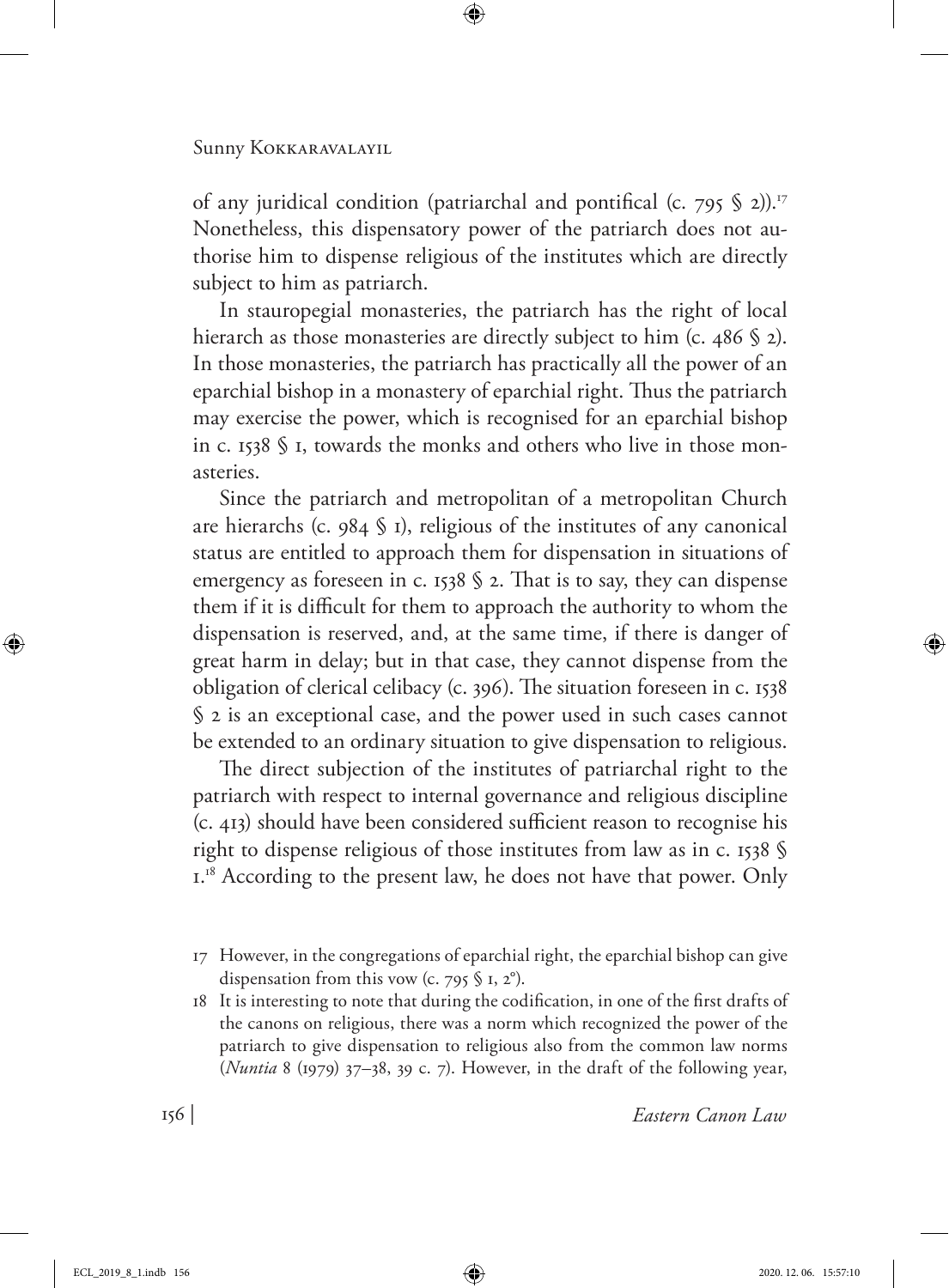the eparchial bishops have the power to dispense the Christian faithful over whom they exercise power.

The post-Vatican II Eastern code was intended to incorporate the teaching of that council. Paul VI, in his speech, inaugurating the work of codification, insisted that the code should be made according to the mind of the fathers of Vatican II and the genuine Eastern tradition.19 The guidelines for the codification of the CCEO require the code-in-the-making to follow closely the teaching of this council. Accordingly, the Eastern code was to implement the teaching of Vatican II "in accordance with the principles and spirit of the same Council."20 John Paul II affirms that the Eastern code has been faithful to the conciliar teaching. He says: "The *Code of Canons of the Eastern Churches* should be considered as a new complement to the teaching proposed by the Second Vatican Council."<sup>21</sup> One of the central teachings of the decree *Orientalium Ecclesiarum* (OE) is the need of "scrupulous fidelity to the ancient traditions" (OE 24). The same decree teaches "that their [the patriarchs'] rights and privileges be restored in accordance with the ancient traditions of each church and the decrees of ecumenical synods" (OE 9).<sup>22</sup> In the time of union, as the same decree states, between east and west (OE 9), it would be impossible to think that the patriarchs (fathers and heads of their Churches) are not entitled to dispense religious of the institutes which are subject to them, and that such religious are to have recourse to the RAS each

that norm was not included; and no real reason was given for excluding it. The only reason given is that it would not be appropriate to have it in the code ("in Codice inopportunus"): *Nuntia* 11 (1980) 7.

- 19 *Nuntia* 1 (1975) 6–7.
- 20 See the preamble of the guidelines in *Nuntia* 3 (1976) 18.
- 21 See his apostolic constitution *Sacri Canones*, promulgating the CCEO, on 18 October 1990. Translation is from *Code of Canons of the Eastern Churches Latin-English Edition*, xxv.
- 22 Translation is from Norman P. Tanner (ed. & tr.), *Decrees of the Ecumenical Councils*, London-Washington [D.C.] 1990, vol. 2, 903.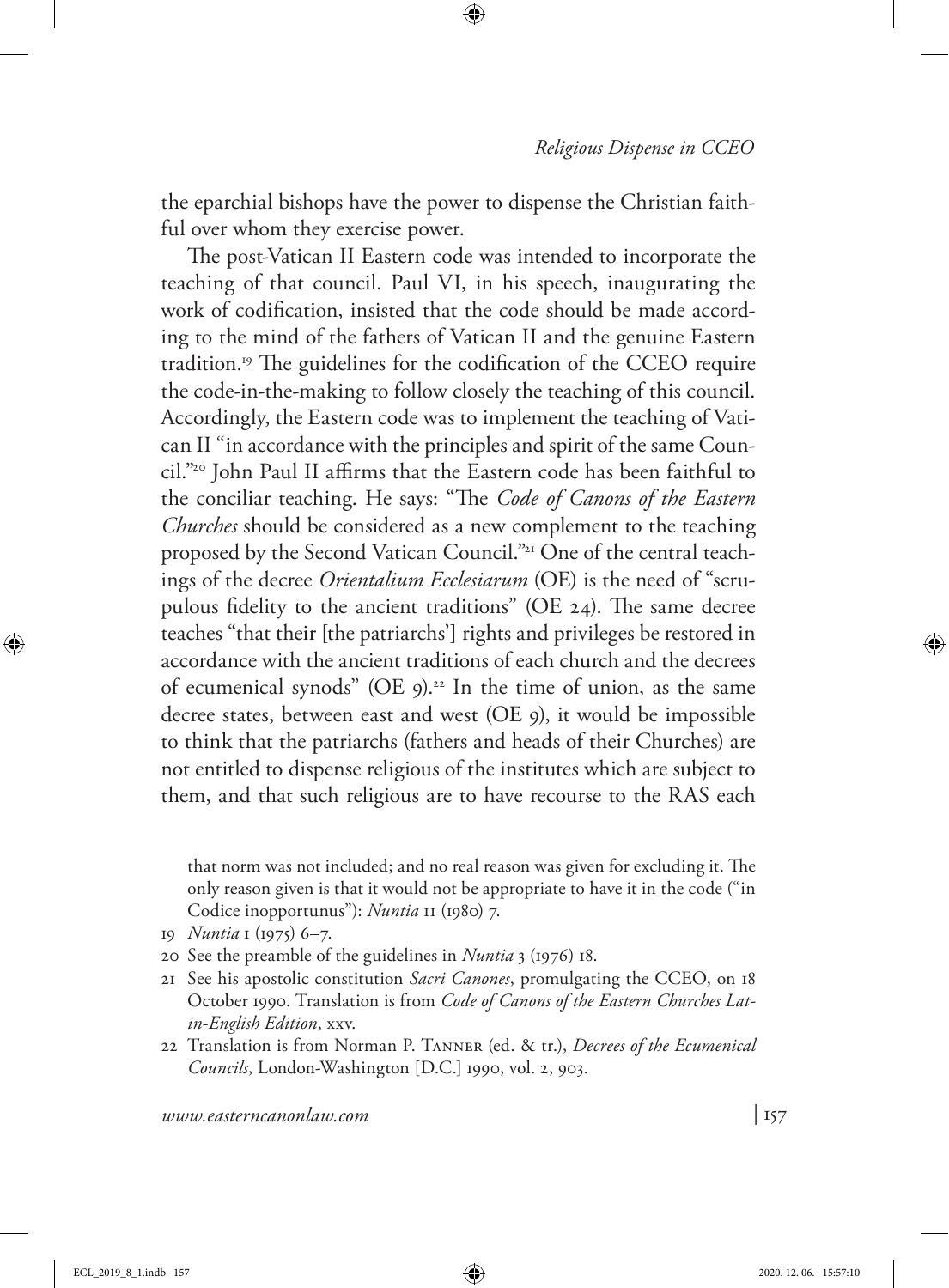time when they need dispensation from the norms of the common law and the particular law. Thus, respecting the teaching of Vatican II, the canon law of the Eastern Churches would do well in authorising the patriarchs to dispense religious of the institutes which are directly subject to him from the norms of the common law and those of the particular law of the sui iuris Churches of those patriarchs in keeping with the prescriptions of cc. 1536-1539.

### Conclusion

The eparchial bishops have the power to dispense the faithful from the norms of the common law and of the particular law according to the norm of law (c. 1538  $\frac{1}{2}$  I). The patriarchs have certain amount of power over religious of the institutes of patriarchal right. The religious superiors and synaxes of the clerical institutes of pontifical and patriarchal right have power of governance over their subjects. The typica or statutes of an institute can determine the authority competent to give dispensation from the norms of the same typica or statutes (c.  $414$  § 1, 2°). The eparchial bishops and the patriarchs can dispense religious of the institutes respectively of eparchial and patriarchal right from the norms of their typica and statutes, "which exceed the power of the religious superiors and which are legitimately requested from him [them], in single cases and on individual occasions" (c. 414  $\frac{6}{3}$  I, 2° and § 2). However, the CCEO does not say anything about these authorities' general power (as in c. 1538 § 1) to dispense religious of the institutes of eparchial and patriarchal right. The eparchial bishop seems to have that power over religious of the institutes of eparchial right on three grounds: 1) those institutes' direct subjection to him, 2) he is their hierarch, and 3) the provision in c. 1538  $\frac{6}{3}$  1 to dispense the faithful over whom he exercises power. However, this conclusion is not explicit from the canon. It has to be deduced from the norms that we have analysed above.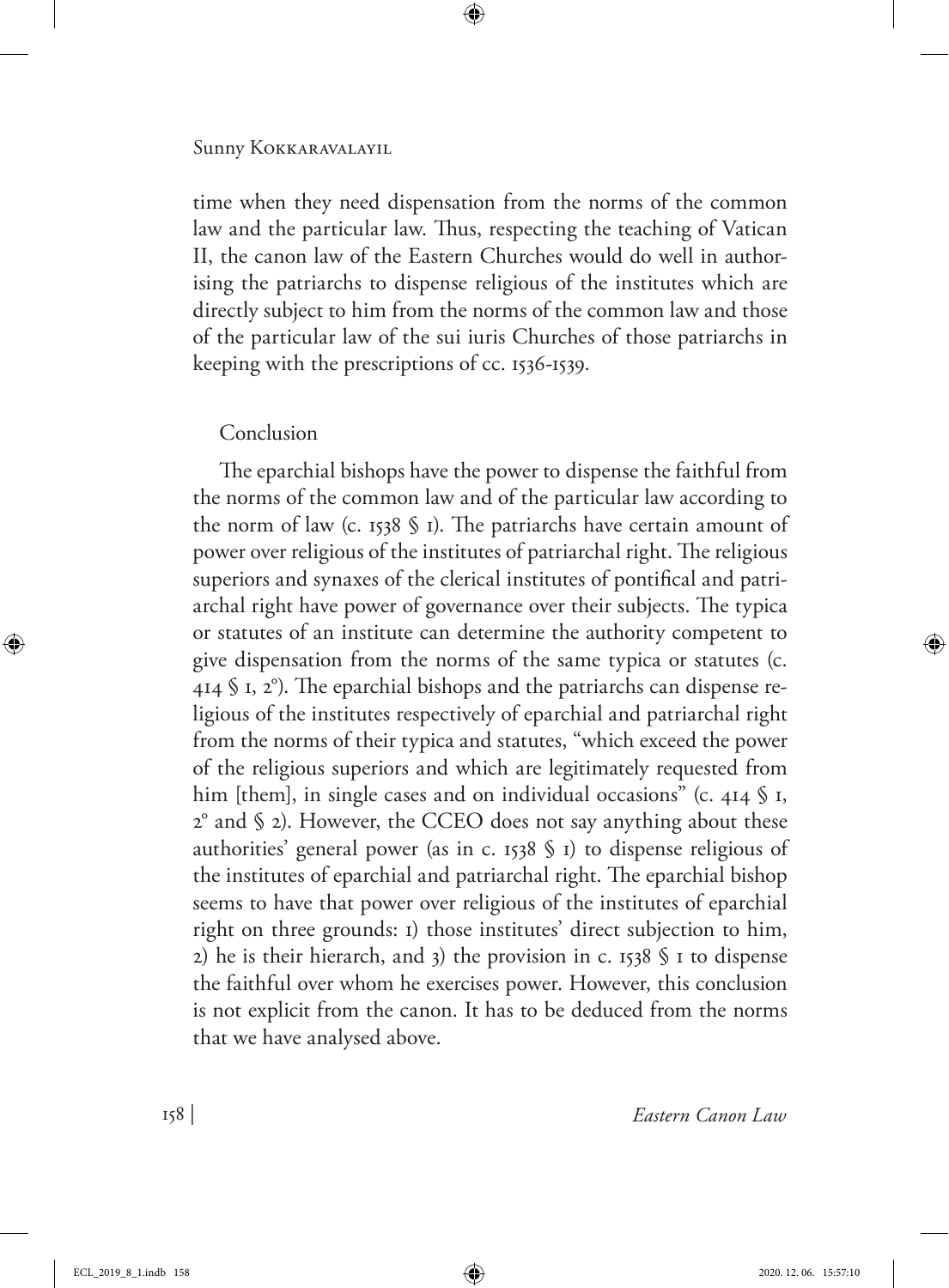The code, however, does not give any evidence of such power in the case of the patriarchs in relation to religious of the institutes of patriarchal right. There is no canon which says explicitly that a patriarch can dispense the faithful over whom he exercises power. Only in a situation of emergency, can the patriarch, as hierarch, dispense them (c. 1538 § 2). The common law does not extend to the religious superiors the faculty of the eparchial bishops to dispense from the common law and the particular law norms (c. 1538).<sup>23</sup> Thus the question emerges: if a religious needs dispensation from a norm of the common law or of the particular law of his sui iuris Church, who is competent to give that dispensation, in addition to the RAS?

In general, dispensation from the norms contained in the particular law of the institute is given by the authority which has approved it (eparchial bishop, patriarch, RAS). However, the same law may specify that the internal authorities can give dispensation from certain disciplinary norms of that law (fast and abstinence, participation in certain communitarian activities, divine praises, etc.).<sup>24</sup> Here we talk about dispensation from the particular law of the institute (typica/ statutes), not the common law, and not even the particular law of the sui iuris Church concerned.

In the case of dispensation, a clearer doctrine has yet to be developed, especially in relation to religious. To a great extent, a solution can be found by leaving the matter to the particular law in harmony with the foundational principles of the CCEO such as the application of the principle of subsidiarity at various levels with decentralization of power and respect for the particular law.25 The application of the principle of subsidiarity was repeatedly invoked during the work of codification of the CCEO, especially in the work of drafting the can-

<sup>23</sup> de Paolis, *La vita consacrata* (ftn. 16), 132.

<sup>24</sup> de Paolis, *La vita consacrata* (ftn. 16), 226–227.

<sup>25</sup> *Nuntia* 28 (1989) 73 c. 540.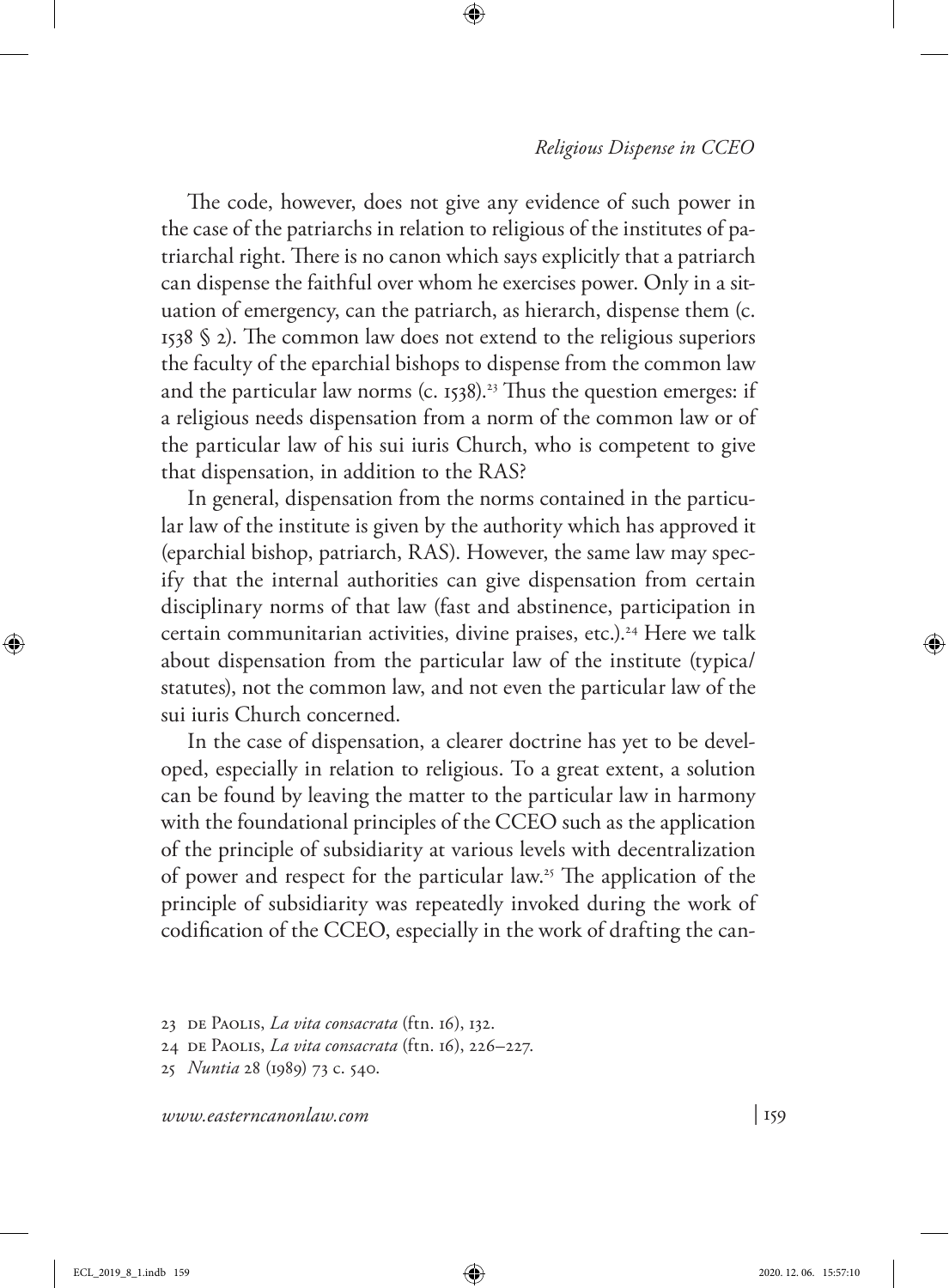ons on religious.26 There was also another principle, invoked during the codification of the CCEO, namely, the principle of healthy juridical flexibility and mobility in order to favour the pastoral needs of the Church.<sup>27</sup> Dispensation, as foreseen in c. 1538 § 1, being a relatively minor issue, there is no need to involve the highest authority (pope or RAS) in it all the time, because it can be handled by the authorities of the institutes concerned (major superiors) or by the authorities to whom the institutes are directly subject (eparchial bishop, patriarch, RAS). If we demand that all requests from religious for dispensation should come to the Oriental Congregation, we would be going against the above-mentioned foundational principles of the CCEO.

Finally, in order to clear any doubt in this matter and to avoid all institutes having recourse to the Oriental Congregation, it may be good to grant a general permission to the ecclesiastical authority (especially the eparchial bishop and the patriarch), to whom an institute is directly subject, to dispense the members (and communities if needed) of that institute in accordance with cc. 1536-1539. However, such a provision should respect the competence which the religious superiors already have to give dispensation from certain laws as determined in their typica or statutes (c. 414  $\frac{6}{3}$  I, 2<sup>o</sup>), and from certain common law norms such as c. 767, which authorises the hierarchs of the institutes of consecrated life to dispense their subjects from some impediments for receiving and exercising sacred orders. In addition, such permission should state clearly that the eparchial bishop and

- 26 *Nuntia* 4 (1977) 3. Already in the first meeting of the study group *De monachis* (7–12 Oct. 1974), it was decided to include as minimum as possible norms in the common code and to leave the rest to the particular law of each institute respecting its character and charism of foundation. In that meeting, the application of the principle of subsidiarity was explicitly invoked.
- 27 *Nuntia* 3 (1976) 20–21: the guideline *Pastoral character* says that the code should not be over-rigid. See also *Nuntia* 4 (1977) 3 where the study group decided against excessive juridicism in the canons on religious.